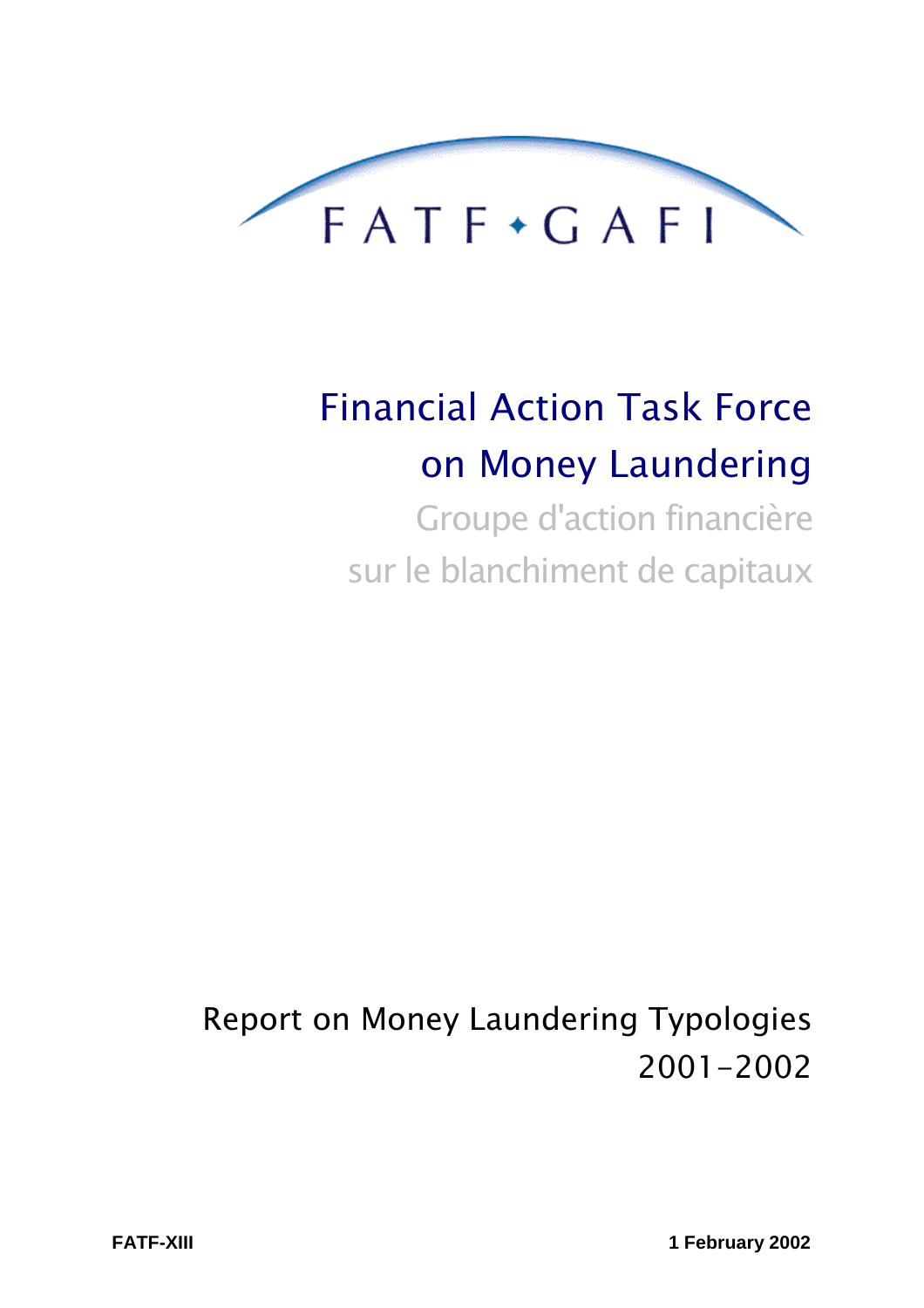All rights reserved. Requests for permission to reproduce all or part of this publication should be directed to:

> FATF Secretariat 2, rue André-Pascal 75775 Paris Cedex 16 FRANCE

Contact@fatf-gafi.org

TY2002\_en 01.02.2002/12h00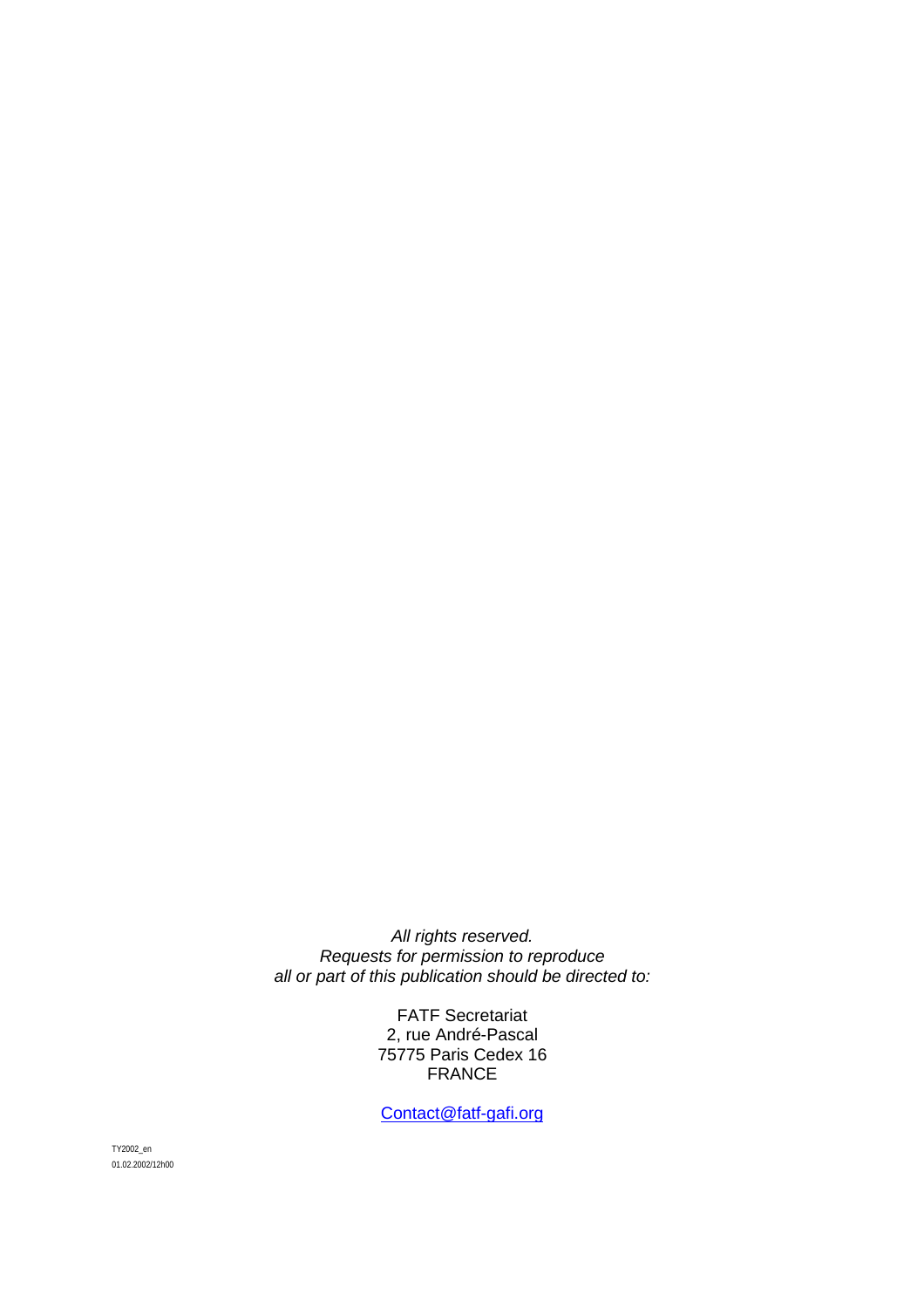# **TABLE OF CONTENTS**

| CHAPTER 5 - CO-ORDINATED MONEY LAUNDERING AMONG ORGANISED CRIME GROUPS 19 |  |
|---------------------------------------------------------------------------|--|
|                                                                           |  |
| CHAPTER 7 - SUSPICIOUS TRANSACTION REPORTS & MONEY LAUNDERING CASES  23   |  |
|                                                                           |  |
|                                                                           |  |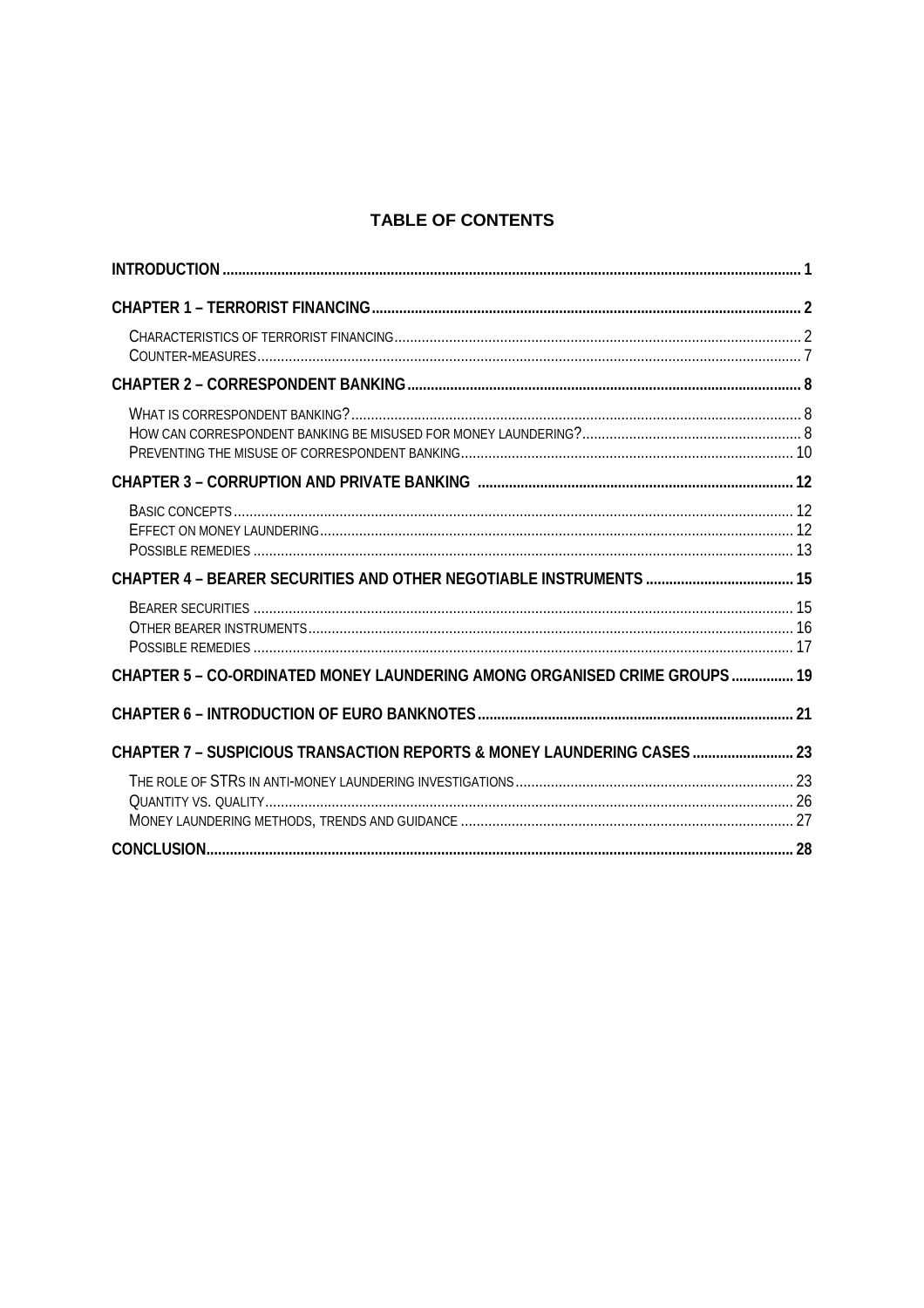# **LIST OF CASE EXAMPLES**

| Example 9: Correspondent banking relationship facilitates transactions by shell companies 10        |  |
|-----------------------------------------------------------------------------------------------------|--|
| Example 10: Correspondent banking, wire transfers facilitate transactions by shell companies  10    |  |
|                                                                                                     |  |
|                                                                                                     |  |
|                                                                                                     |  |
|                                                                                                     |  |
|                                                                                                     |  |
|                                                                                                     |  |
| Example 17: Fraud and tax evasion funds moved offshore through purchase of bank cheques 17          |  |
|                                                                                                     |  |
| Example 19: Exchange transaction leads to case of laundered drug and diamond smuggling proceeds  23 |  |
|                                                                                                     |  |
| Example 21: Proceeds from bank hold up laundered through bookmakers, no STRs filed 24               |  |
|                                                                                                     |  |
| Example 23: Complex money laundering scheme revealed and monitored through STRs 26                  |  |
|                                                                                                     |  |
|                                                                                                     |  |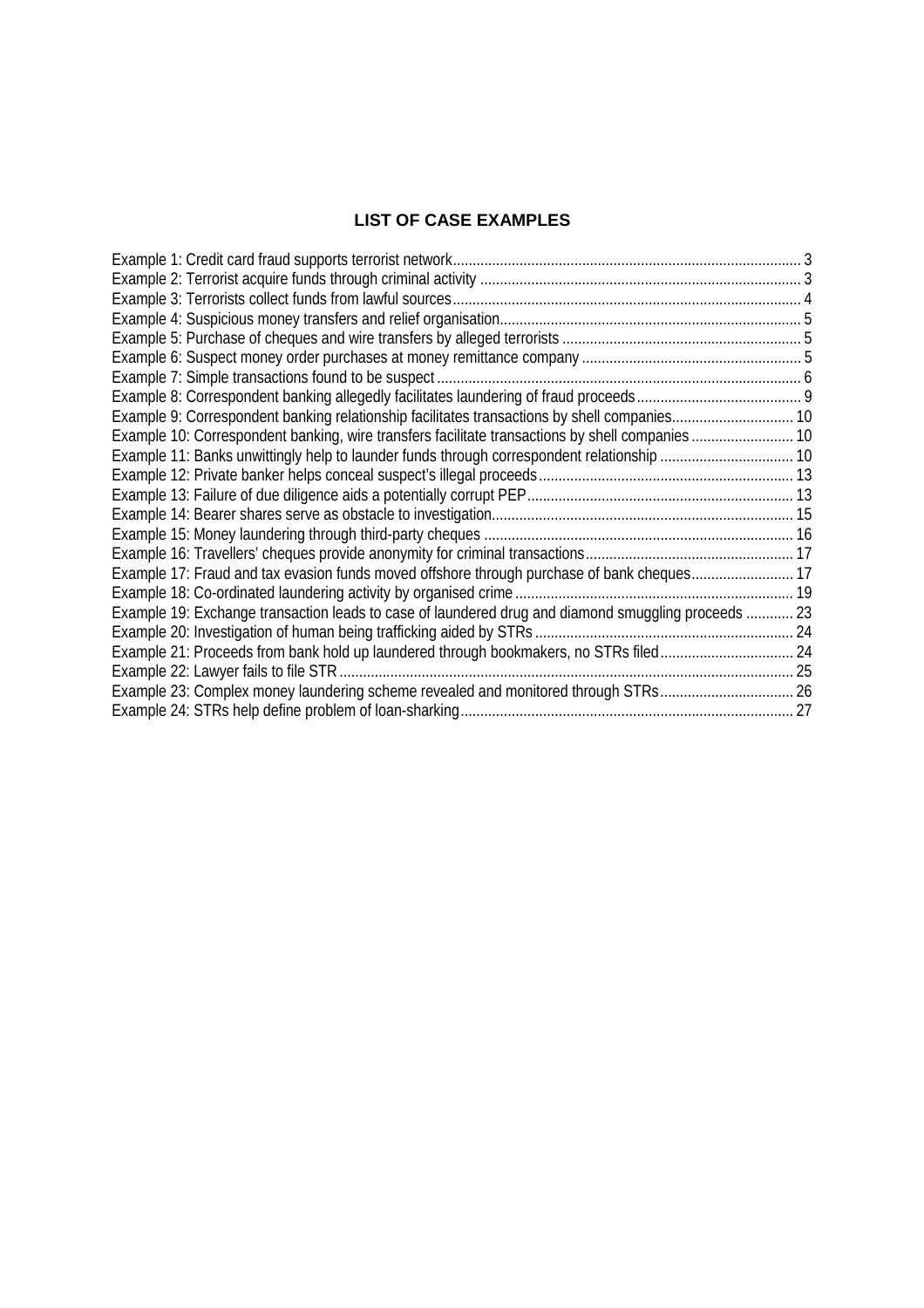#### **INTRODUCTION**

1. Combating money laundering has been a core element of the international fight against serious crime for over twelve years. The underlying goal of this effort to disrupt the financial support for criminals and denying them access to legitimate financial systems. Money laundering is an evolving activity, however, and must be continuously monitored in all its various forms in order for measures taken in this effort to be timely and effective. The Financial Action Task Force (FATF) examines the methods and trends of money laundering through its annual typologies exercise and uses this work, in part, to ensure that the Forty Recommendations are up to date.

2. The FATF held this year's meeting of experts on money laundering typologies on 19 and 20 November 2001. The meeting took place in Wellington, New Zealand under the chairmanship of Detective Superintendent Bill Bishop, Police National Crime Manager, New Zealand, and included representatives from the following FATF members: Australia; Austria; Belgium; Canada; Denmark; Finland; France; Hong Kong, China; Ireland; Italy; Japan; Luxembourg; Mexico; the Netherlands; New Zealand; Norway; Portugal; Singapore; Spain; Sweden; Switzerland; Turkey; the United Kingdom; and the United States. The Asia Pacific Group on Money Laundering (Cook Islands) was present at the meeting along with the following observer international organisations: the Egmont Group of financial intelligence units, the International Monetary Fund (IMF), Interpol, the World Bank and the World Customs Organisation (WCO).

3. In early September 2001, the FATF agreed on a series of topics for the FATF-XIII typologies exercise. Following the September 11<sup>th</sup> terrorist attacks in the United States, the FATF revised its remit to include terrorist financing and modified the programme for the typologies exercise to include this topic. Besides this additional specialised topic then, this year's exercise examined money laundering issues as related to correspondent banking, private banking and "politically exposed persons", bearer shares and other negotiable instruments, co-ordination among organised crime groups and the introduction of euro in banknote and coin form. As a final theme for the exercise, FATF members also began a first comprehensive study of the relationship between suspicious transaction reports (STRs) and money laundering cases.

4. This document is the report on the FATF-XIII typologies exercise. FATF delegations and invited experts submitted written material to serve as the starting point for discussions on each of the topics and to provide additional explanatory or illustrative information for the report. It therefore brings together the issues as discussed at the Wellington meeting as well as incorporating the supplementary material based on the written submissions of participating FATF members or observer organisations. The report is divided into chapters on each of the specialised topics mentioned in the preceding paragraph and includes another chapter on STRs and money laundering cases. Because of the addition of terrorist financing to this year's typologies programme and the limitations of a two-day meeting, two topics – co-ordination among organised crime groups and introduction of euro banknotes – could not be discussed in Wellington. The chapters on these two subjects consist, therefore, of summaries of the written information furnished by participants in the exercise.

5. Case examples taken from the written contributions of FATF members have been included throughout the report. In most instances, the texts of the examples are given as provided by the contributing jurisdictions to offer some more insight into issues confronting anti-money laundering authorities. Country names, currencies and certain other details have been modified in an effort to protect sensitive details of specific investigations or reports.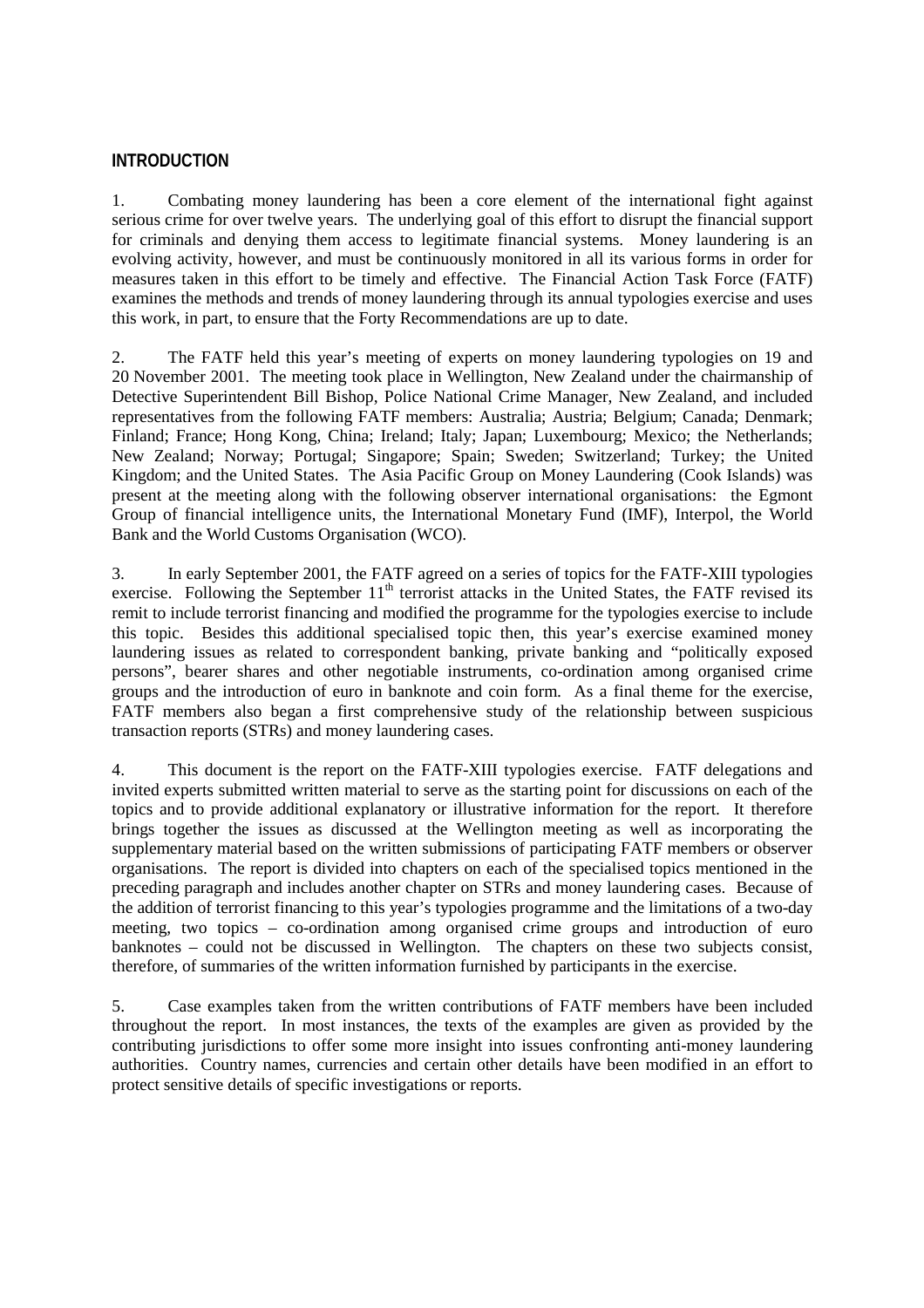# **CHAPTER 1 – TERRORIST FINANCING**

6. During last year's typologies exercise, FATF experts focused for the first time on how terrorists conceal or move funds in support of their operations. The objectives of this work were to identify the financing methods used by terrorists and how they differ from those used by other criminal groups. The exercise also sought to determine whether distinctions between legal and illegal funding sources affect the ability of countries to use anti-money laundering measures in detecting, investigating and prosecuting terrorist related financial activity.

7. At the 2000-2001 typologies exercise, the FATF experts found that there was in fact little difference between terrorist and other criminal methods in the use of the financial system. For a few jurisdictions, the fact that terrorist groups may rely on legal sources of revenue mattered little in their ability to target terrorist financial networks. For others, however, the fact that terrorist financing might not meet the definition of money laundering meant that they were limited in the actions they could take against terrorist monies in the framework of anti-money laundering laws. All the experts agreed that terrorism was a serious crime.

8. In the aftermath of the September 11 terrorist attacks in the United States and the discovery of the wide geographic extent of the terrorist financial infrastructure that enabled them, governments moved quickly to create new counter-measures that could be specifically used to detect and dismantle such structures. Building on the existing expertise of the FATF, its members expanded the remit of the Task Force to include terrorist financing and issued a set of Special Recommendations to address the issue. The FATF also refocused this year's typologies exercise by calling on the experts to examine terrorist financing again with the aim of developing guidance for financial institutions. This guidance could be used to help detect transactions potentially related to terrorists and terrorist groups, as well as the persons and entities that support them.

# **Characteristics of terrorist financing**

9. According to one definition of terrorism, it has as its primary objective "to intimidate a population, or to compel a Government of an international organisation to do or abstain from doing any act".<sup>1</sup> In contrast, criminal organisations are supposedly only motivated by financial gain. While this difference may be true to some extent, terrorist organisations require financial support in order to achieve their aims. A successful terrorist group is therefore, as with a criminal organisation, one that is able to build and maintain an effective financial infrastructure. For this it must develop sources of funding, a means of laundering those funds and then finally a way to ensure that the funds can be used to obtain material and other logistical items needed to commit terrorist acts.

## **Terrorist fundraising**

10. In discussing the financing of terrorism it is necessary to start with a discussion of the sources of income. According to some experts, there are two primary sources of financing for terrorist activities. The first method involves obtaining financial support from States or structures with large enough organisations to be able to collect and then make the funds available to the terrorist organisation. It is believed that this so-called State-sponsored terrorism has declined in recent years and has been superseded by backing from other sources. An individual with sufficient financial means may also provide substantial funding to terrorist groups, for example, as is believed to have been the case with the September 11<sup>th</sup> terrorist attacks. Osama bin Laden, considered the mastermind behind these attacks, is thought to have contributed significant amounts of his personal fortune to the establishment and support of the Al-Qaeda terrorist network, along with the Taliban regime that formerly ruled Afghanistan.

 $\overline{a}$ <sup>1</sup> Article 2, *International Convention for the Suppression of the Financing of Terrorism*, 9 December 1999.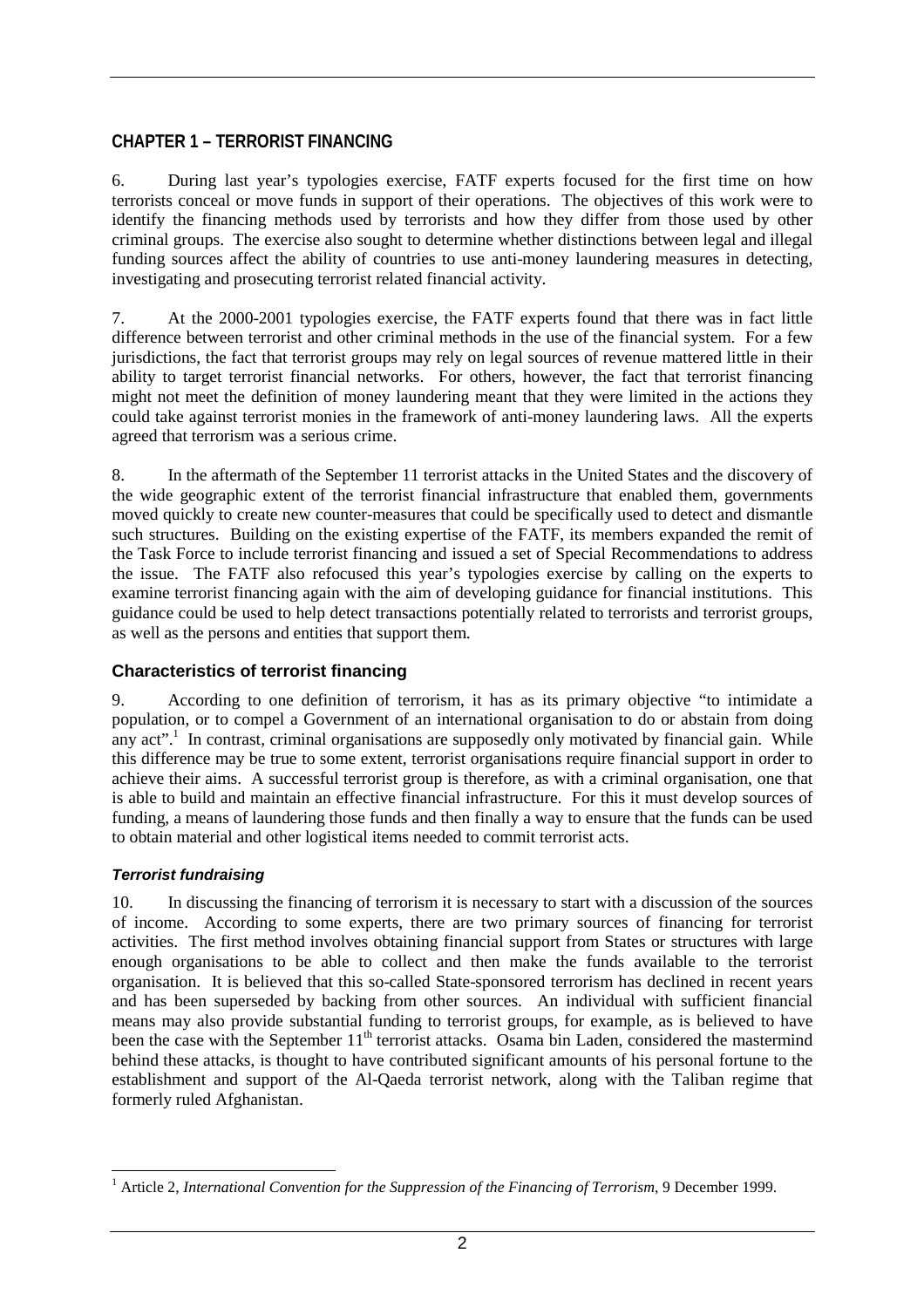11. The second method for raising funds for the terrorist organisations is to obtain them directly from various "revenue-generating" activities. These activities may include criminal acts; in this way they may appear similar to ordinary criminal organisations. Unlike such organisations however, terrorist groups may also derive a portion of their revenues from legitimately earned income. How much of a role legal monies play in the support of terrorism seems to vary according to the terrorist group and whether its source of funds is in the same geographic location as its terrorist acts. One FATF expert, in describing a terrorist group active in his country, stated that its principal source of funds was through kidnapping and extortion. In this scenario, ransoms paid to retrieve hostages, along with the "revolutionary tax" or protection money demanded of businesses, provide needed financial resources but also play a secondary role as one other means of intimidating the target population. Besides kidnapping and extortion, terrorist groups may engage in large-scale smuggling operations, various types of fraud, thefts and robbery, and narcotics trafficking.

#### *Example 1: Credit card fraud supports terrorist network*

One operation discovered that a single individual fraudulently obtained at least twenty-one Visa and MasterCards using two different versions of his name. Seven of those cards came from the same banking group. Debts attributed to those cards totalled just over USD 85,000. Also involved in this scheme were other manipulations of credit cards, including the skimming of funds from innocent cardholders. This method entails copying the details from the magnetic strip of legitimate cards onto duplicate cards, which are used to make purchases or cash withdrawals until the real cardholder discovers the fraud. The production of fraudulent credit cards has been assisted by the availability of programmes through the internet.

#### *Example 2: Terrorists acquire funds through criminal activity*

In late 1999, a network of religious extremists was broken up in an FATF member jurisdiction (Country A) as its members were preparing violent acts on its soil for the end-of-year festivities. The inquiry launched by law enforcement authorities revealed the existence of links between this network and a number of individuals living in another FATF country (Country B) and known to the specialised services for their religious extremism.

Investigations were undertaken in Country B as part of the judicial inquiry initiated on the basis of the information provided by the authorities of Country A. The investigation established that this group of ten individuals, most of whom had fought in a European regional conflict, was implicated in a number of armed attacks against several shops in early 1996 and in an attack on an armoured truck in a shopping centre car park of the same year, during which automatic weapons, rocket launchers and grenades had been used.

This group's violent acts in fact formed just one element in an entire logistical set-up working for a much larger Islamic terrorist organisation whose ramifications extended beyond Country A to three more FATF countries. The ordinary criminal offences were designed to obtain funds to serve "the cause", whilst another group dealt with trafficking false administrative documents, collecting information and clandestine movement of personnel. The members of the network were recently convicted of, among others, armed robbery and criminal association.

#### **Legal sources of terrorist financing**

12. The ideological rationale for some terrorist movements means that individual terrorists or terrorist groups may sometimes rely on legally generated sources of income. As mentioned above, this is a key difference between terrorist groups and traditional criminal organisations. One FATF member reported, for example, that the supporters of a national liberation movement from a south Asian country were carrying out ostensibly legal activities in that FATF country to obtain financial resources. They raise these funds by infiltrating and taking control of institutions within the immigrant community located there. Some of the specific fundraising methods mentioned by the expert include:

- Collection of membership dues and / or subscriptions:
- Sale of publications:
- Speaking tours, cultural and social events;
- Door-to-door solicitation within the community;
- Appeals to wealthy members of the community; and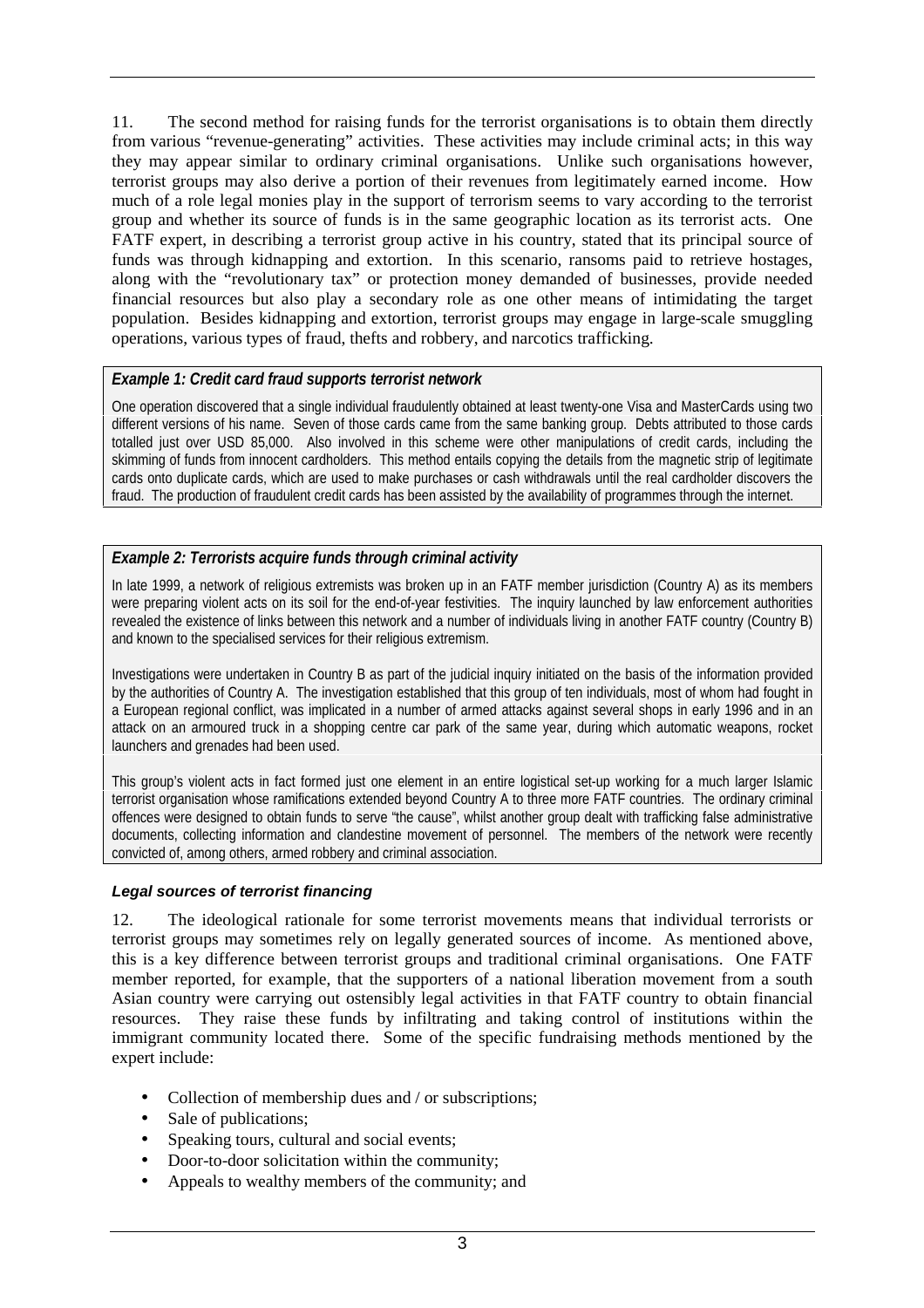• Donations of a portion of their personal earnings.

13. The most effective means of raising funds, according to this member, is through community solicitation and fundraising appeals, often in the name of organisations with the status of a charitable or relief organisation. The members of the community are led to believe that they are giving for a good cause, and in many cases the charities to which donations are given are in fact legitimate in the sense that the charities do carry out some of the work they purport to do. Most of the members of the organisation, however, have no knowledge that a portion of the funds raised by the charity is being diverted to terrorist causes.

14. In another example, an organisation raised funds from membership fees and by income from various businesses dealing in, among other things, computers, publishing, construction, and food production. This same group also required that certain of its members donate all of their properties, as well as a portion of their personal income.

## *Example 3: Terrorists collect funds from lawful sources*

In 1996, a number of individuals known to belong to the religious extremist groups established in the south-east of an FATF country (Country C) convinced wealthy foreign nationals, living for unspecified reasons in Country C, to finance the construction of a place of worship. These wealthy individuals were suspected of assisting in the concealment of part of the activities of a terrorist group. It was later established that "S", a businessman in the building sector, had bought the building intended to house the place of worship and had renovated it using funds from one of his companies. He then transferred the ownership of this building, for a large profit, to Group Y belonging to the wealthy foreigners mentioned above.

This place of worship intended for the local community in fact also served as a place to lodge clandestine "travellers" from extremist circles and collect funds. For example, soon after the work was completed, it was noticed that the place of worship was receiving large donations (millions of dollars) from other wealthy foreign businessmen. Moreover, a Group Y worker was said to have convinced his employers that a "foundation" would be more suitable for collecting and using large funds without attracting the attention of local authorities. A foundation was thus reportedly established for this purpose.

It is also believed that part of "S's" activities in heading a multipurpose international financial network (for which investments allegedly stood at USD 53 million for Country C in 1999 alone) was to provide support to a terrorist network. "S" had made a number of trips to Afghanistan and the United States. Amongst his assets were several companies registered in Country C and elsewhere. One of these companies, located in the capital of Country C, was allegedly a platform for collecting funds. "S" also purchased several buildings in the south of Country C with the potential collusion of a notary and a financial institution.

When the authorities of Country C blocked a property transaction on the basis of the foreign investment regulations, the financial institution's director stepped in to support his client's transaction and the notary presented a purchase document for the building thus ensuring that the relevant authorisation was delivered. The funds held by the bank were then transferred to another account in a bank in an NCCT jurisdiction<sup>2</sup> to conceal their origin when they were used in Country C.

Even though a formal link has not as yet been established between the more or less legal activities of the parties in Country C and abroad and the financing of terrorist activities carried out under the authority a specific terrorist network, the investigators suspect that at least part of the proceeds from these activities have been used for this purpose.

## **Laundering of terrorist related funds**

15. From a technical perspective, the methods used by terrorists and their associates to generate funds from illegal sources differ little from those used by traditional criminal organisations. Logically then, terrorist groups must also find ways to launder these illicit funds in order to be able to use the funds without drawing the attention of authorities. In last year's examination of terrorist related financial activity, the FATF experts concluded that terrorists and their support organisations use the same laundering methods as criminal groups, and the cases discussed this year appear to provide further evidence of this observation. Some of the particular methods mentioned by experts this year

<sup>&</sup>lt;sup>2</sup> Countries identified through the FATF initiative to identify non-cooperative countries or territories (NCCTs) in the fight against money laundering. For more information, see the FATF website: http://www.fatf-gafi.org.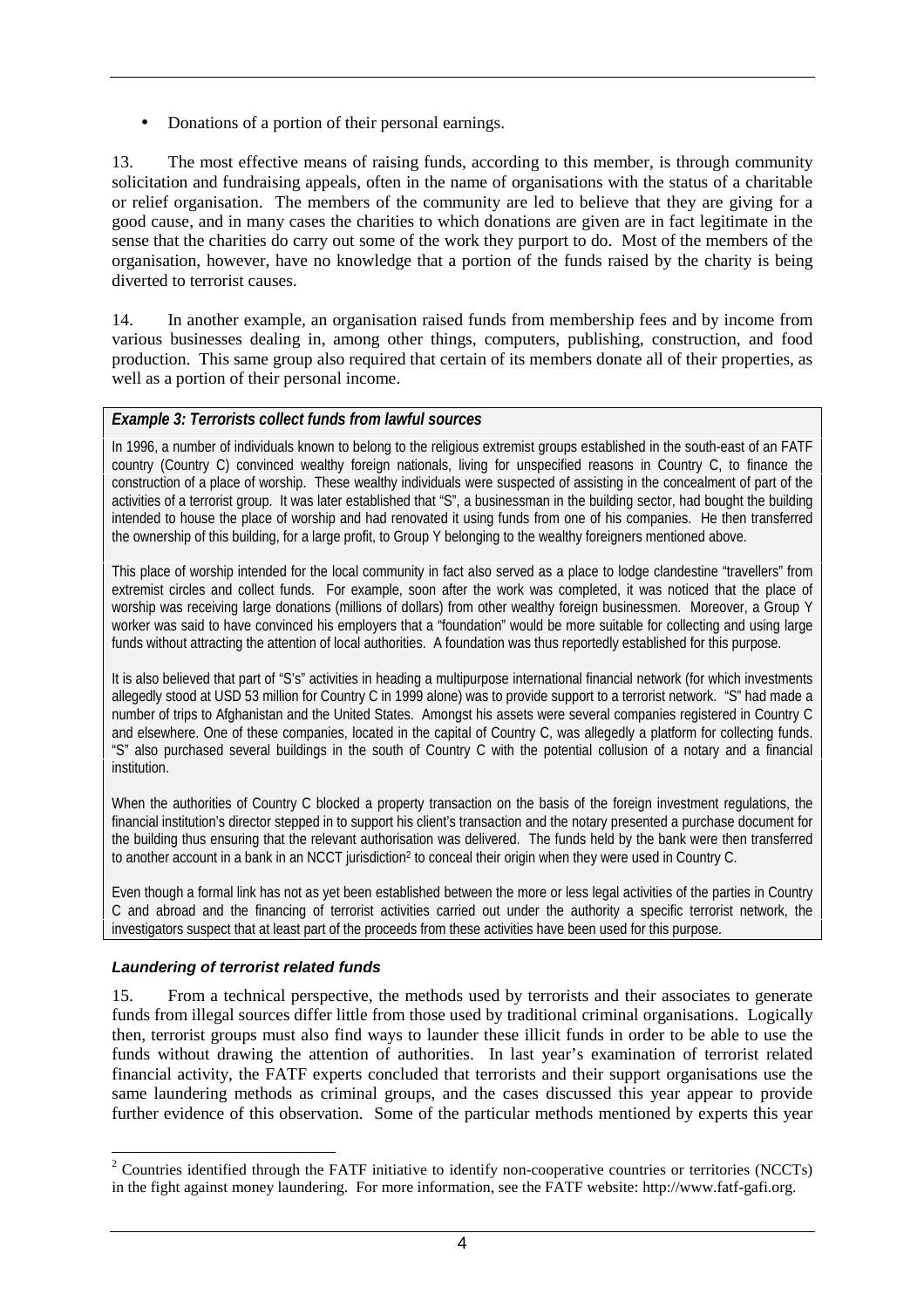in connection with various terrorist groups include: cash smuggling (both by couriers or bulk cash shipments), structured deposits to or withdrawals from bank accounts, purchases of various types of monetary instruments (travellers' cheques, bank cheques, money orders), use of credit or debit cards, and wire transfers. There have also been indications that some forms of underground banking (particularly the hawala system<sup>3</sup>) have had a role in moving terrorist related funds.

#### *Example 4: Suspicious money transfers and relief organisation*

Suspicious transaction reports (STRs) were filed by financial institutions on transactions totalling USD 9 million involving structured cash deposits and deposits of business, payroll and social benefit cheques. Deposited funds were subsequently transferred within one or two days to a company located abroad. The deposit and wire transfer activity involved 37 individuals, four businesses and 44 accounts. Two of the businesses appear to be ethnic based money remittance companies; one is described as a relief organisation at the same location as one of the money remittance businesses; the fourth business, was the beneficiary of the money transfer activity. The majority of the wire transfers were sent to two accounts in the foreign location.

#### *Example 5: Purchase of cheques and wire transfers by alleged terrorists*

Suspicious transaction reports outlined unusual activity involving three grocery markets, two of which share a common location. The activity was conducted by individuals of the same ethnic origin using a single address, which corresponds to one of the business locations. Two individuals employed by a grocery store and a third whose occupation was unknown each deposited funds just under applicable reporting thresholds and immediately drew cheques payable to a fourth individual. The cheques cleared through two different banks in a foreign country. All three bank customers supplied the same address. In addition, two individuals associated with a second grocery store located at the common address above each purchased bank cheques just under the applicable reporting threshold at the same bank branch, at the same time but from different tellers. One of the cheques was purchased on behalf of the second grocery store, the other on behalf of third party. The cheques were payable to two different individuals, one of whom shared the same last name as one of the purchasers. In related activity, a third business used the common address discussed above when opening a business account which immediately received a USD 20,000 wire transfer from a wholesale grocery located in another region of the country. Filings of cash transaction reports indicate that a total of about USD 72,000 was withdrawn in cash from other accounts associated with this business.

#### *Example 6: Suspect money order purchases at money remittance company*

In Country D, both a money remittance company and a financial institution filed suspicious transaction reports outlining the movement of approximately USD 7 million in money orders through the account of a foreign business. The wire remittance company reported various individuals purchasing money orders at the maximum face value of USD 500 - 1,000 and in sequential order. Purchases were made at multiple locations, primarily in the north-east part of Country D, with several instances also reported in the south-east. The money orders were made payable to various individuals, negotiated through banks in an NCCT jurisdiction and later cleared through three Country D financial institutions. The foreign business endorsed the money orders. In some instances, the funds were then credited to accounts at other Country D banks or foreign financial institutions (one in an NCCT country, the second location not identified). Suspicious transaction reports filed by the institution indicated similar purchases of money orders in the north-east of the country and negotiated at the foreign business. Various beneficiaries were identified, and the amounts ranged from USD 5,000 to USD 11,000. The foreign business identified by the money remittance company was also identified as a secondary beneficiary. The money orders cleared through a foreign bank's correspondent account at the Country D financial institution.

#### **Further observations on terrorist financing**

 $\overline{a}$ 

16. As was observed during last year's typologies exercise, the difference between legally and illegally obtained proceeds raises an important legal problem as far as applying anti-money laundering measures to terrorist financing. Money laundering has generally been defined as a process whereby funds obtained or generated by criminal activity are moved or concealed. The terrorist's ultimate aim on the other hand is not to generate profit from his fundraising mechanisms but to obtain resources to support his operations. In a number of countries, terrorist financing thus may not yet be included as a

 $3$  For more information on the hawala system of alternate remittance / underground banking, see the 1999-2000 *FATF Report on Money Laundering Typologies*, 3 February 2001 (pp. 4-8).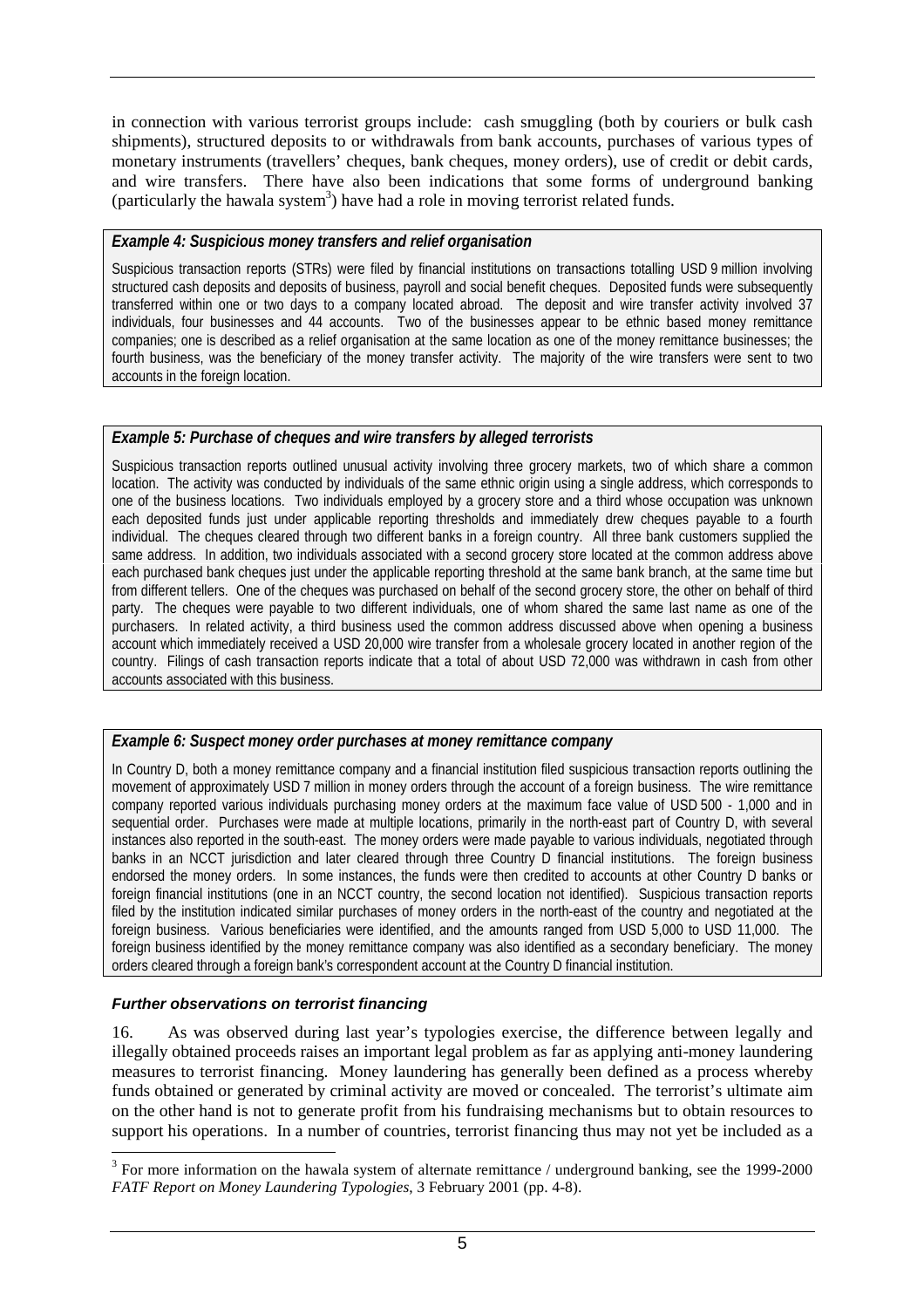predicate offence for money laundering, and it may be impossible therefore to apply preventive and repressive measures specifically targeting this terrorist activity.

17. When terrorists or terrorist organisations obtain their financial support from legal sources (donations, sales of publications, etc.), there are certain factors that make detecting and tracing these funds more difficult. For example, the apparent legal source of this funding may mean that there are few, if any, indicators that would make an individual financial transaction or series of transactions stand out as linked to terrorist activities.

18. Charities or non-profit organisations and other legal entities have been cited as possibly playing an important role in terrorist financing. Indeed, one FATF member reported several instances of involvement of charities in facilitating the financing of terrorism. The examples submitted as part of this typologies exercise this year seem to show that some non-profit organisations have served either as a direct source of income or as a cover for money laundering activities. Nevertheless, it is unlikely that the presence of such an organisation by itself could serve as a possible indicator of terrorist financial operations. This issue will require additional study as more is learned about the financing behind the September  $11<sup>th</sup>$  events and other terrorist activity.

19. Other important aspects of terrorist financing that make its detection more difficult are the size and nature of the transactions involved. Several of the experts mentioned that the funding needed to mount a terrorist attack does not always call for large sums of money, and the associated transactions are usually not complex. For example, an examination of the financial connections between the September  $11<sup>th</sup>$  hijackers and their overseas accounts showed that most of the individual transactions were small sums, that is, less than USD 10,000, and in most cases the operations consisted of nothing more than wire transfers. The individuals were ostensibly foreign students who appeared to be receiving money from their parents or in the form of grants for their studies, thus the transactions would not have been identified as needing additional scrutiny by the financial institutions involved.

20. Several FATF experts pointed out that it is the "active service" personnel or the terrorists who actually commit the terrorist act that may be most difficult to detect through suspicious financial transactions alone. To better identify these individuals, counter-terrorism authorities will need to rely on financial information along with other intelligence. Financial institutions themselves will also need to have specific guidance on the methods of terrorist financing and will likewise have to use this material in conjunction with other sources of information, such as the various lists of persons, entities and jurisdictions of concern in the fight against terrorism. Investigators in the United States and other countries have learned a great deal about the global financial infrastructure that supported the September  $11<sup>th</sup>$  attacks. However, it is still too early in the investigation to have a complete picture of this infrastructure. As a first step toward assisting financial institutions in identifying factors that may identify potential terrorist financing, the FATF has nevertheless developed a series of general indicators based on the experience of its members in dealing with this problem and other available information.

## *Example 7: Simple transactions found to be suspect*

In October 2001, the financial intelligence unit (FIU) of Country E forwarded to the judicial authorities some ten files with relation to money laundering derived from terrorism. In general, the files dealt with instances in which simple operations had been performed (retail foreign exchange operations, international transfer of funds) revealing links with other countries. Some of the customers had police records, particularly for trafficking in narcotics and weapons, and were linked with foreign terrorist groups.

One of the files submitted by the FIU in relation with terrorism is of particular interest in this respect: the customer was holder of a current account and of a savings account in the reporting financial institution. Moreover, he purchased securities and a life insurance with single premium in the same institution. He performed several transfers from his current account to beneficiaries in different countries. The suspicions of the bank arose from the fact that a name similar to the customer's appeared on the consolidated list of persons and/or entities included in the UN Security Council Resolution on Afghanistan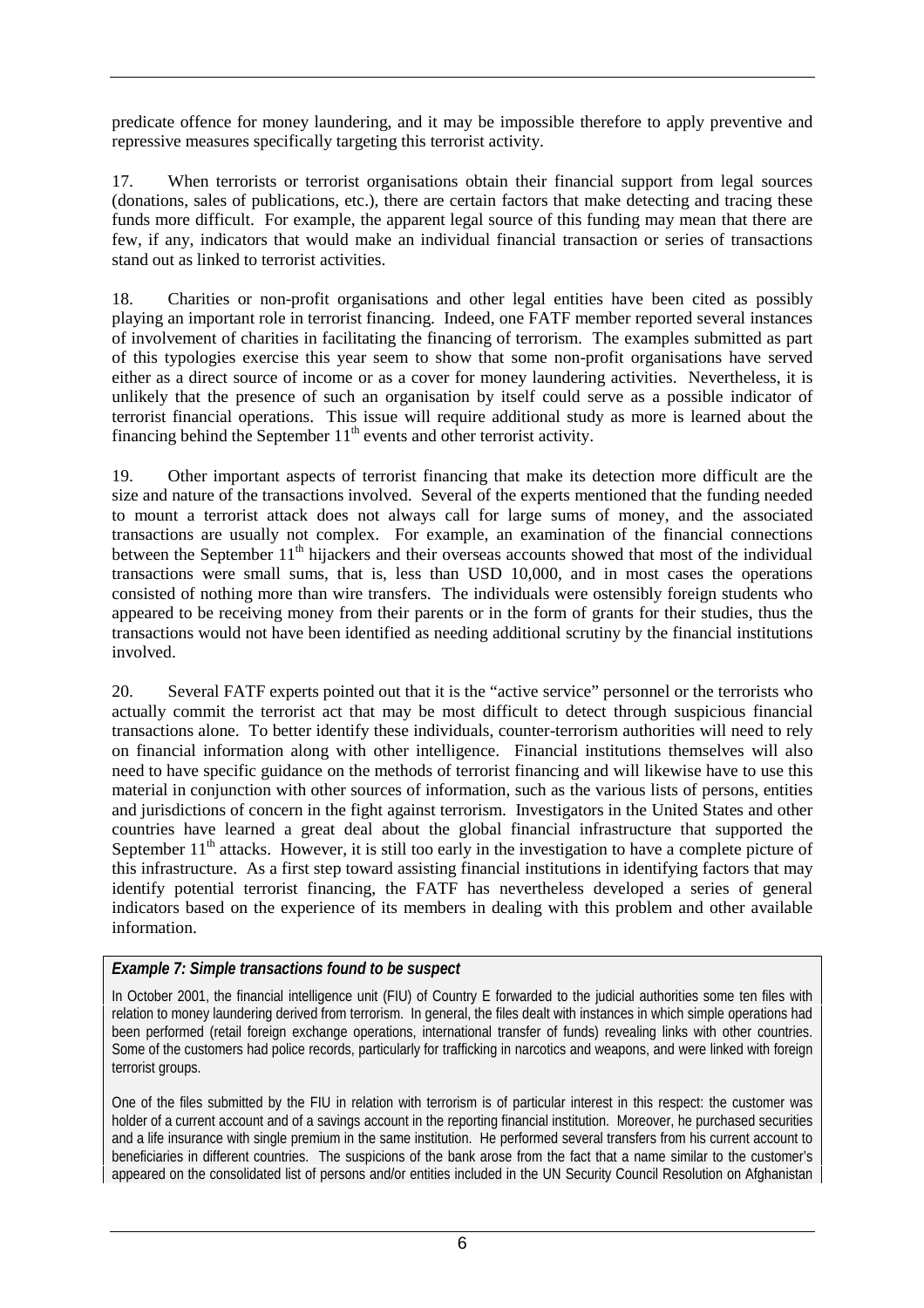(S/RES/1333(2000)) and Regulation 1354/2001 of the European Commission. The suspicion of the bank was strengthened by the fact that the customer had been progressively withdrawing funds he held at this bank since the end of April 2001. He successively cleared out his savings account, sold the securities he had purchased before the expiry date, repurchased his life insurance premium and finally transferred his remaining funds to the European country where he resided. The last operation he performed occurred at the end of August 2001, that is, about two weeks before the attacks in the United States. The bank has had no more contact with this customer since then.

#### **Counter-measures**

21. In looking at counter-measures against terrorist financing, mention should first be made of the work undertaken by the United Nations to address this issue. The principal efforts by the United Nations in this regard relate to promoting the ratification of the International Convention for the Suppression of the Financing of Terrorism from 9 December 1999 and to freezing or blocking of terrorist funds and assets as required by UN Security Council Resolution 1373(2001) and various others.<sup>4</sup> The Convention has been signed by 132 States; however, with only 16 of the 22 necessary ratifications, the Convention has not yet come into force.

22. As a consequence of the September  $11<sup>th</sup>$  events, FATF members have taken action to establish additional measures specifically targeting terrorist financing. In October 2001, the FATF extended its remit to include terrorist financing and issued a series of eight Special Recommendations on steps that national governments should take to address such activity. FATF members agreed to implement the Special Recommendations by June 2002 and called on all other governments to do the same. In the area of prevention, the FATF proposed the establishing guidance to assist financial institutions in detecting transactions that may relate to terrorist financing and reporting them, when appropriate, under applicable suspicious or unusual transaction reporting systems. The first edition of the guidance for financial institutions is currently in development and will be published in due course.

23. Several FATF members have also begun taking action individually and through regional organisations in this area. No attempt will be made at this point to describe these national measures, as they will shortly be examined as part of the FATF process of self-assessment on terrorist financing. It should be noted as well that the United Nations has set up a Security Council Committee pursuant to S/RES 1373(2001)<sup>5</sup>, which will also assess implementation of the requirements of that Security Council Resolution.

 4 Among these are S/RES/1363(2001), S/RES/1333(2000), S/RES/1269(1999) and S/RES/1267(1999).

<sup>&</sup>lt;sup>5</sup> "Security Council Committee established pursuant to resolution 1373 (2001) concerning counter-terrorism" ("the Counter-terrorism committee").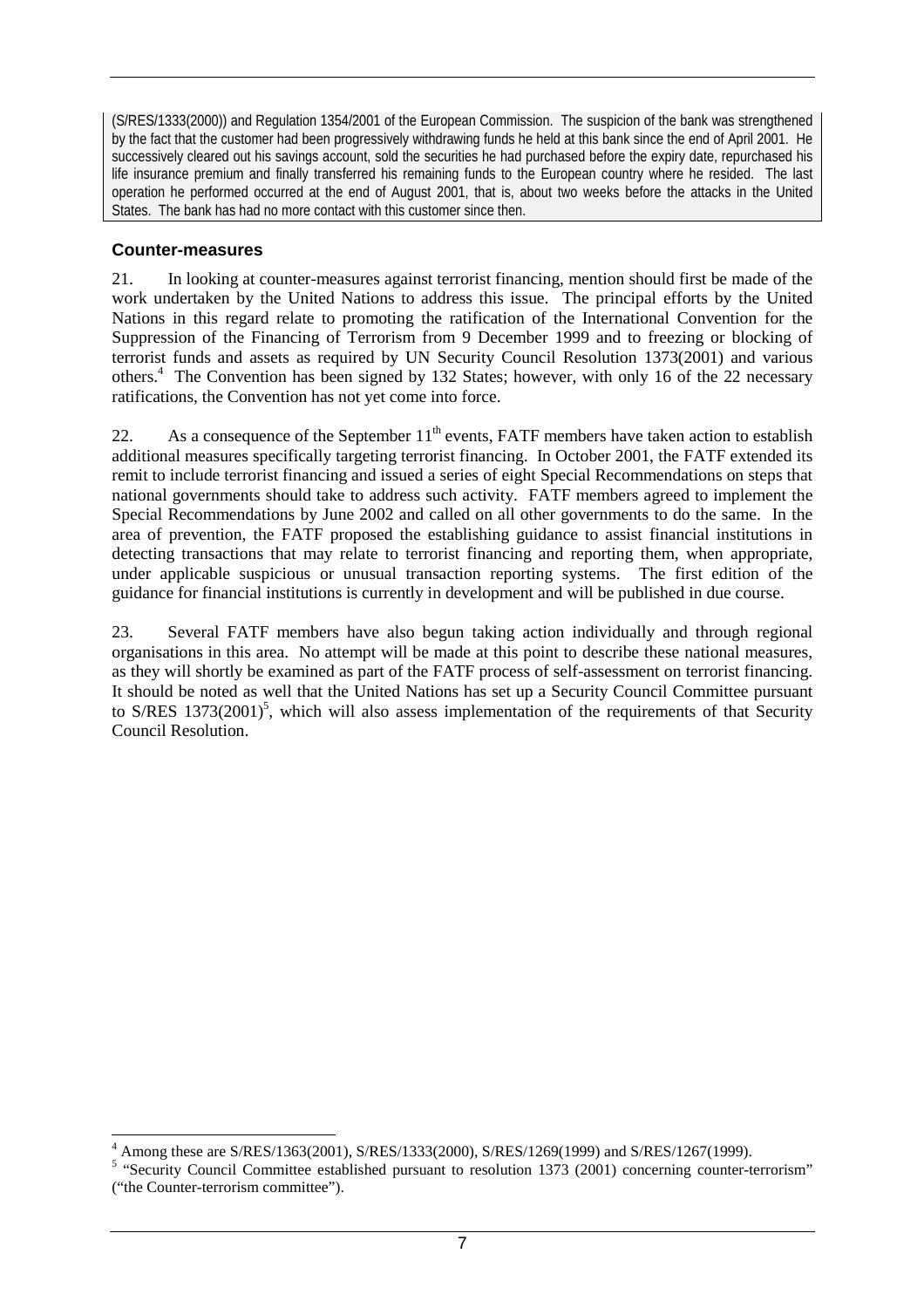# **CHAPTER 2 – CORRESPONDENT BANKING**

24. Correspondent bank accounts are accounts that financial institutions maintain with each other on their own behalf and in their own names. International correspondent banking relationships have a variety of legitimate business purposes. However, a number of FATF jurisdictions have increasingly found that these relationships are vulnerable to misuse for money laundering. Shell banks, certain offshore financial institutions and banks from non-cooperative countries and territories (NCCTs) are of particular risk to legitimate correspondent banking relationships. These concerns have been translated into several national initiatives to examine the issue<sup>6</sup> or give relevant guidance to banks.

## **What is correspondent banking?**

25. Correspondent banking is the provision of banking services by one bank (the "correspondent bank") to another bank (the "respondent bank"). By establishing multiple correspondent relationships globally, banks can undertake international financial transactions for themselves and for their customers in jurisdictions where they have no physical presence. Large international banks typically act as correspondents for thousands of other banks around the world. Respondent banks obtain a wide range of service through the correspondent relationship, including cash management (for example, interest bearing accounts in a variety of currencies), international wire transfers of funds, cheque clearing, payable-through accounts and foreign exchange services. The services offered by a correspondent bank to smaller, less well-known banks may be restricted to non-credit, cash management services. Those respondent banks judged to be sound credit risks, however, may be offered a number of credit related products (for example, letters of credit and business accounts for credit card transactions).

## **How can correspondent banking be misused for money laundering?**

26. By their nature, correspondent banking relationships create a situation in which a credit institution carries out financial transactions on behalf of customers from another institution. This indirect relationship means that the correspondent bank provides services for individuals or entities for which it has neither verified the identities nor obtained first-hand knowledge of the respondent's customers. In correspondent banking therefore, the correspondent institution must rely on the respondent bank's having performed all of the necessary due diligence and continuous monitoring of its own customers' account activity. Some additional risks incurred by the correspondent bank include in particular:

- Assessing the quality of anti-money laundering mechanisms in place at the respondent bank. For example, a foreign respondent bank may apply less stringent anti-money laundering standards due to weaker laws and regulations, inadequate regulatory supervision, or failures in applying standards or internal controls. While the correspondent bank may be able to determine the legislation in effect for the respondent bank, it is much more difficult to know the degree and effectiveness of the supervisory regime to which the respondent is subject.
- Existence of sub-respondents through which a respondent bank may itself be offering correspondent banking facilities to other credit institutions. One FATF member stated that some banks offering correspondent facilities may not be asking their respondents about the extent to which the latter offer such facilities to other institutions. This oversight has meant in certain cases that the correspondent bank is even farther removed from knowing the identities or business activity of these sub-respondents, or even the types of financial services provided.

<sup>&</sup>lt;sup>6</sup> In particular, several FATF members cited a report by the US Senate Permanent Subcommittee on Investigations as particularly influential in raising their awareness of the potential vulnerabilities of correspondent banking relationships (*Correspondent Banking: A Gateway for Money Laundering* [February 2001]).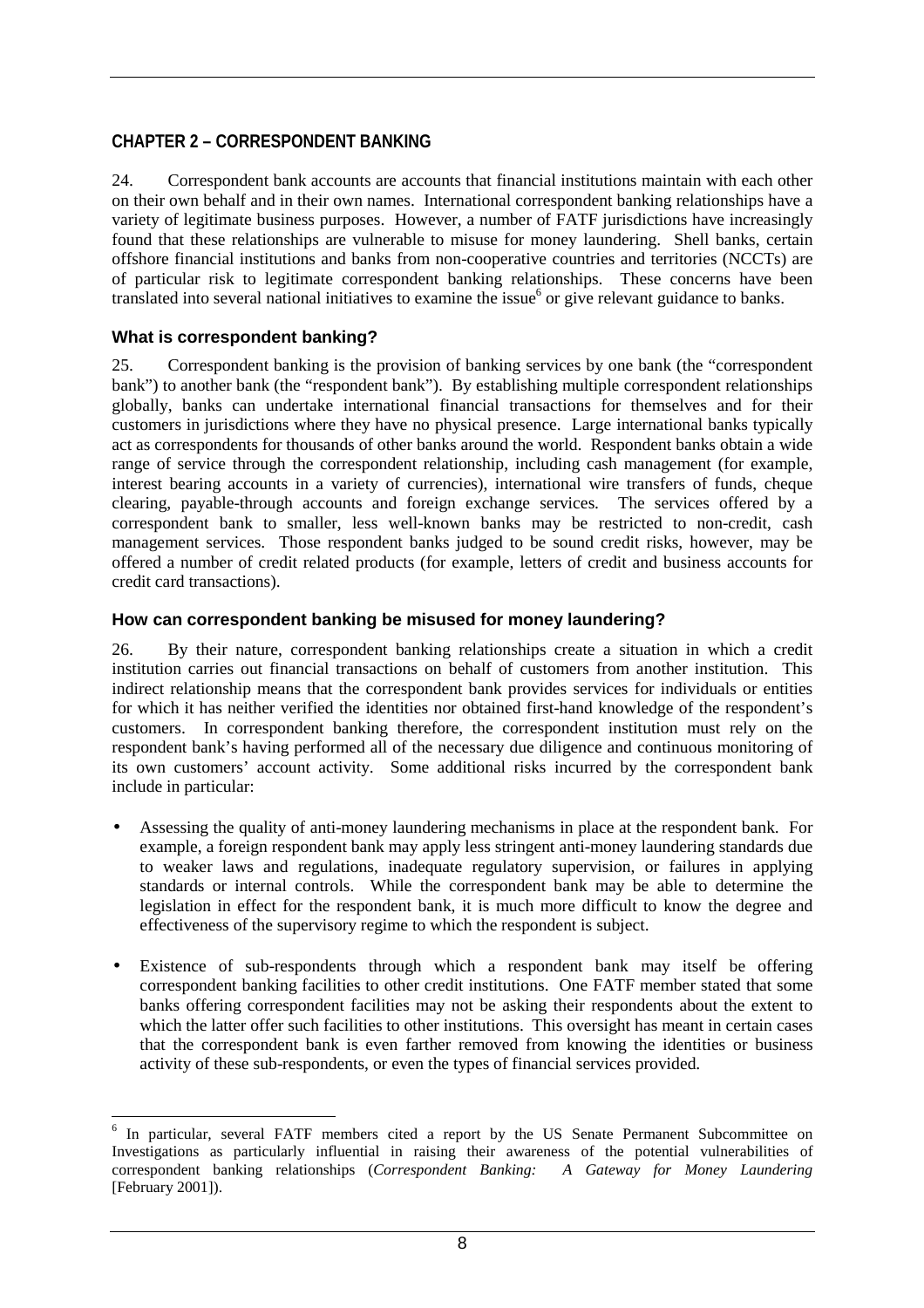• Monitoring individual transactions involved in large-scale transactions between correspondent accounts since the bank is usually not in contact with the originator or the beneficiary of such transactions.

27. These risks are increased by the fact that credit institutions have tended not to consider transactions performed on behalf of other institutions as high-risk activity with regard to money laundering. Many correspondent banks have simply assumed that their respondents have already performed all necessary anti-money laundering controls. Consequently, these correspondent banks believe that there is no need to carry out further due diligence measures on the clients of their respondents.

28. It is important to note, according to the observation of one expert, that the degree of due diligence exercised by some correspondent banks appears often to be determined by whether credit was being granted. Extension of credit facilities necessitates an evaluation of the foreign bank's management, finances, business activities, reputation, regulatory environment and operating procedures. However, for fee-based services – for example, wire transfers or cheque clearing – the same degree of due diligence is often not undertaken. Yet the highest risk foreign banks are rarely extended credit, so they, in effect, failed to be scrutinised in the same way as institutions seeking credit.

#### *Example 8: Correspondent banking allegedly facilitates laundering of fraud proceeds*

Subject R, citizen of an FATF member country (Country A), registered a bank (Bank X) in Country B. He then went to Bank Y in another FATF country (Country C) and set up a bank account with them in the name of Bank X, into which he transferred approximately USD 25 million in proceeds of an investment fraud perpetrated in Country C. He subsequently opened an account in the name of Bank X with a bank in a third FATF country (Country D) and transferred a substantial sum of money into this account. Finally he opened another account in the name of Bank X with a bank in Country E where over a period of four months USD 17 million of the fraudulent money was lodged. These monies were subsequently used for the purchase of high value goods.

As already stated, these funds were the proceeds of a high yield investment fraud in the Country C and funds stolen from a Country D based company by an employee. A portion of these funds made its way to Subject R's account in Country A. These funds were the subject of an STR submitted to the FIU. Although the correspondent banking procedures did not take place in Country A, the main suspect involved was a Country A citizen, and proceeds of the fraud and the laundered money were transferred to his account in Country A. Information suggests that he may have directed the transfer of the funds from this jurisdiction via on-line banking.

29. In an example provided by one FATF member, suspicious transaction reporting (STR) in one instance revealed high value suspicious wire transfer activity transiting correspondent bank accounts maintained by foreign banks at the credit institutions of that member. This activity often involved socalled "unsubstantiated entities" or shell companies. Many of these entities appeared to be incorporated or registered within the FATF member, although it was impossible to obtain reliable corporate data on them. As reflected in these STRs, shell banks<sup>7</sup> are also referenced in the STRs as parties to suspicious wire transfers transiting the respondent's accounts.

30. On a number of occasions, the reporting banks' preliminary background checks of the shell companies and shell banks (for example, public databases, internet, and official corporate or financial institution registration records) often failed to reveal any information on the actual operations or existence of these "unsubstantiated entities". The reporting bank's suspicions were further heightened because the respondent bank, which maintains the account of the suspected shell entity, was unable to provide any background information on the operations or existence of the particular entity. Other factors arousing suspicion regarding these accounts included numerous large volume wire transfers, frequent transactions following unusually repetitive patterns (for example, involving reappearing

 $\overline{a}$ 

<sup>7</sup> *Shell banks* are institutions with no physical presence in the jurisdiction where incorporated and which are not affiliated with a regulated financial group.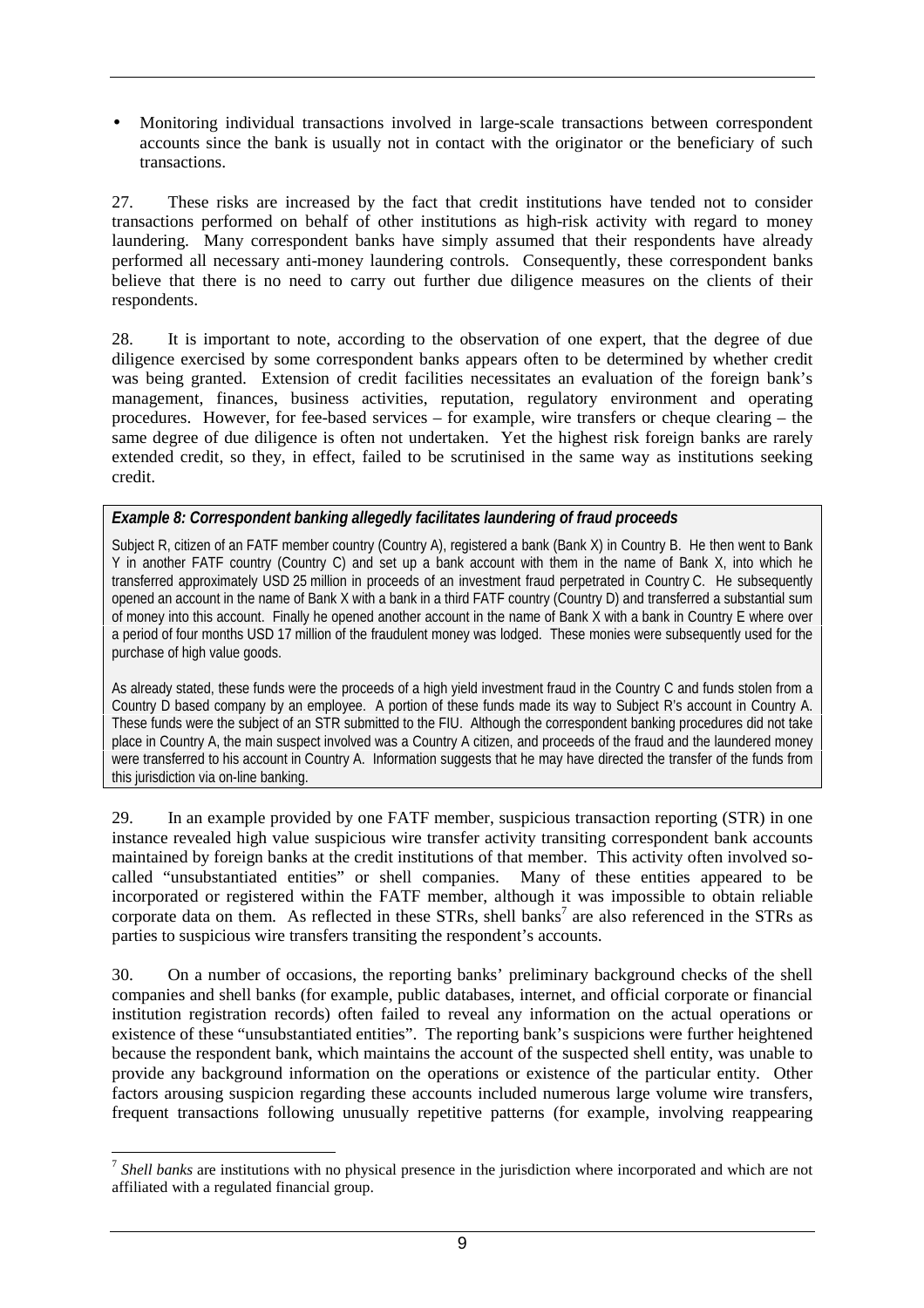parties), and the fact that the direction of the wire transfer often did not appear to correspond to normal or expected business activity.

#### *Example 9: Correspondent banking relationship facilitates transactions by shell companies*

A bank in an FATF member country (Country D) monitored activity over a given month through a correspondent account maintained at the Country D bank by a bank from another FATF country (Country E). The Country D based bank detected a particular customer of the Country E bank that appears to be a shell company and has either sent wire transfers to or received wire transfers (a total of 51 received transaction totalling USD 7.4 million) from other suspected shell entities. Some of these other suspected shell companies are based in Country D and maintain accounts at a bank in Country F. The Country D reporting bank notes that some of the transactions appear to be petroleum/oil products, but sample internet searches conducted on some of these possible shell companies involved as parties to the wire transfers did not provide additional information.

The same Country D bank, in continuing to monitor the activity in the same Country E bank's correspondent account, pinpointed another suspected shell company involved in suspicious wire transfer activity. Public and official company registry searches conducted by the Country D bank did not reveal any substantiating information on the particular shell entity. Address directory searches, for example, simply led to an apartment and individual's name. Over several months, the suspected shell entity, for example, had received USD 6.4 million in wire transfers from various other suspected shell entities (some of which are also based in Country D and maintain accounts at Russian banks). At least one of these entities is the subject of prior multiple STRs submitted by this and other financial institutions.

#### *Example 10: Correspondent banking, wire transfers facilitate transactions by shell companies*

A possible shell company (Company Q) registered in an FATF member country (Country F) received several wire transfers from another vague company located offshore. The beneficiary company (Company Q) was a customer of a bank in Country G that maintained a correspondent account at the Country F bank, which submitted an STR. Company Q was reportedly involved in the transportation of oil and other raw materials (metal, timber, gas). The Country G bank, at the request of the bank in Country F, asked Company Q to provide copies of a business contract that would justify the financial activity. Rather than providing those documents to the bank, Company Q simply closed its account.

#### *Example 11: Banks unwittingly help to launder funds through correspondent relationship*

"Bank P International", in providing correspondent services to "Bank N SA", a subsidiary of "Bank N Ltd", was actually providing services to "M Bank", a shell bank licensed in Country H. In 1998, M Bank accumulated USD 17 million in deposits derived from various fraudulent activities and went on to deposit and transfer these funds through Bank N's correspondent account at Bank P.

#### **Preventing the misuse of correspondent banking**

 $\overline{a}$ 

31. Correspondent banking and the way in which correspondent relationships can be misused in the laundering of criminal proceeds is substantially a subset of customer identification issues. The FATF is examining the correspondent banking issue in the framework of its review of the FATF Forty Recommendations.<sup>8</sup> In the interim, FATF experts participating in this year's typologies exercise made a number of proposals for the necessary elements of any sort of best practices guidelines on the issue. These elements include:

- Establishing rigorous "know your respondent" procedures aimed at gaining a full understanding of each respondent's legitimate business. Some factors to consider include in such procedures include:
	- (a) Information about the respondent bank's management, nature of the banking licence, and its major business activities;

<sup>&</sup>lt;sup>8</sup> It should be noted that the Basel Committee on Banking Supervision issued guidance for financial institutions in this area as part of its publication *Customer due diligence for banks* (October 2001).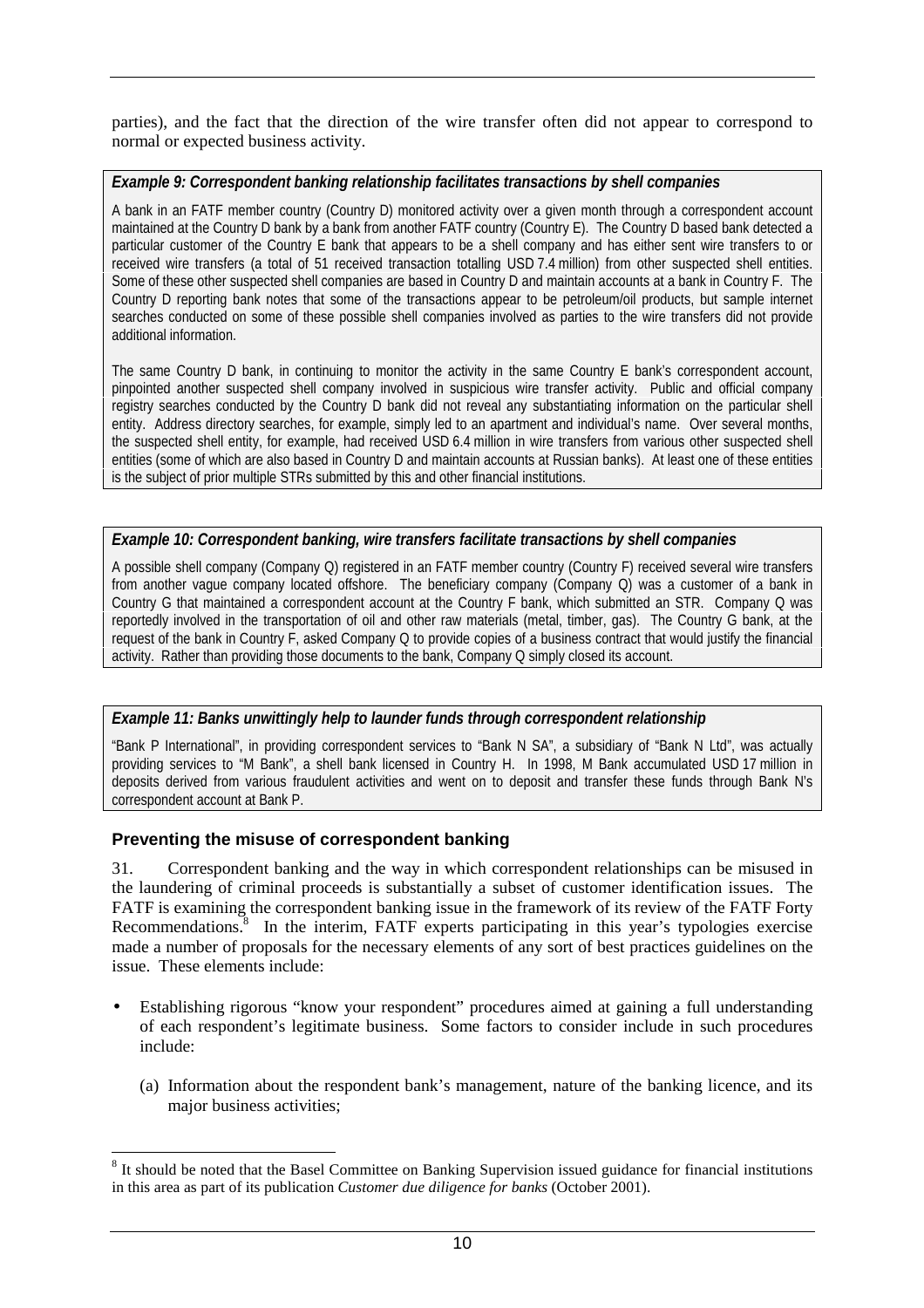- (b) Information about where the respondent is located, in particular the existence of a real physical presence within the licensing jurisdiction;
- (c) Volume and nature of transactions expected to flow through the correspondent account;
- (d) Identity of any third parties allowed direct access to the correspondent account (thereby using it as a "payable through" account); respondent banks should be requested to furnish and update lists of institutions to whom they offer correspondent facilities;
- (e) Rigour of banking supervision in the respondent's home country; and
- (f) Quality of the respondent's money laundering prevention and detection efforts.
- Exercising heightened due diligence over the correspondent relationships or, if that is not possible, close the accounts of respondent banks having weak or non-existent customer identification and know-your-customer procedures or of those that are not effectively supervised.
- Refusing to enter into, or continue, a correspondent banking relationship with a respondent in a jurisdiction where it has no physical presence (a so-called "shell bank"), which is unaffiliated with a regulated financial group, or which is established in a non-cooperative jurisdiction and is not authorised to carry out transactions with citizens of that jurisdiction. Banks should also guard against establishing relations with respondent foreign banks that permit their accounts to be used by shell banks.
- Training staff dealing with correspondent accounts to recognise higher risk circumstances or irregular activity, whether isolated transactions or trends, and submitting a suspicious or unusual transaction report where appropriate.
- Conducting periodic reviews of all of their correspondent account relationships with foreign banks to identify higher risk respondents and closing accounts with problem banks.
- Reporting to the supervisory authority and to the respective financial intelligence unit (FIU) any problems encountered with foreign respondent banks, especially when such relations cause them to end relations with the latter.

32. On this last point, some experts also indicated that perhaps a mechanism should be established that would encourage this information to be shared spontaneously with foreign counterpart FIUs and / or financial regulatory authorities. Such a mechanism would prevent a problem foreign respondent bank from going to several correspondents of the same jurisdiction in succession once turned away by one correspondent. The exchange of information between the relevant authorities would reinforce the effectiveness of such measures at the international level. National authorities could also consider creating a system to provide information on problem foreign respondent banks to their domestic financial institutions.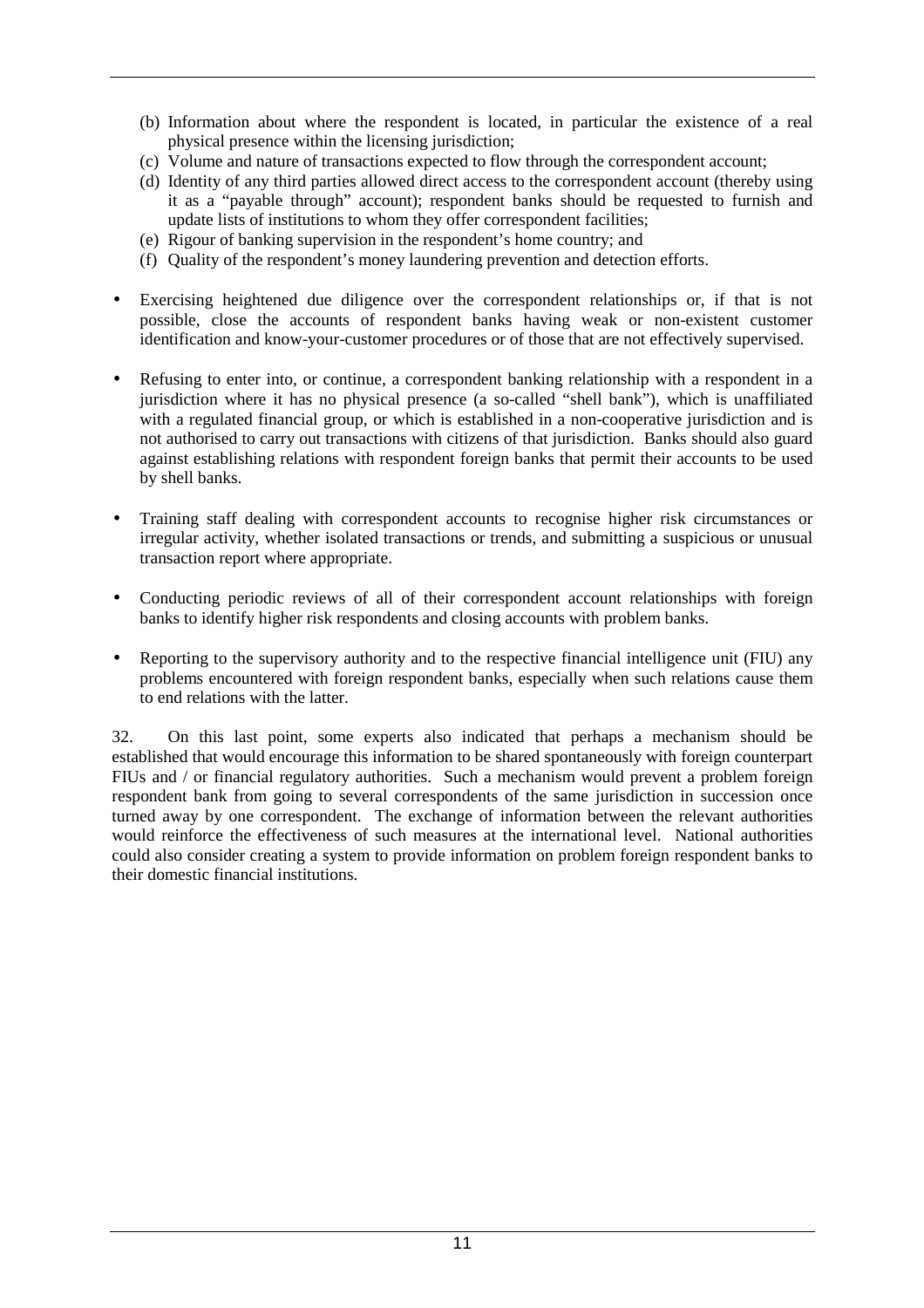# **CHAPTER 3 – CORRUPTION AND PRIVATE BANKING**

33. Examples of senior government officials involved in corruption and other types of proceeds generating crime are no longer rare occurrences. In the past few years several high visibility corruption cases involving "politically exposed persons" or PEPs and the laundering of vast amounts of criminal proceeds through various FATF jurisdictions have been detected and investigated. Some of these laundering schemes may have been facilitated by private banking operations. While the negative publicity arising from these cases has undoubtedly increased awareness of and compliance with anti-money laundering requirements within the private banking sectors of some countries, it is unclear whether an adequate level of compliance has been reached universally.

## **Basic concepts**

34. Private banking is the term used for "preferential" banking service provided to high net worth individuals. Within the institution, this service usually entails a higher degree of discretion and confidentiality for the client in comparison with the ordinary retail customer. Financial institutions often separate private banking from other retail banking operations as part of their customer segmentation strategy, that is, specific financial services are marketed across a customer base according to the value of the service offered. Private bank accounts can be opened in the name of an individual, a commercial business, a trust, an intermediary or an investment company. These services are administered by a relationship manager and his support team who sometimes are on call 24 hours a day and 7 days a week in order to build a strong rapport and intricate knowledge of the client's financial affairs. The services offered by private bankers are often self-administered and frequently go beyond the call of duty of a normal retail banker.

35. Politically exposed persons (PEPs), according to the Basel Committee on Banking Supervision, are "individuals who are or have been entrusted with prominent public functions, including heads of state or of government, senior politicians, senior government, judicial or military officials, senior executives of publicly owned corporations and important political party officials". 9 These individuals, especially when they come from countries with a significant corruption problem, could abuse their official functions for their own financial gain through embezzlement, receipt of bribes, and other criminal activities. Often the illegal proceeds obtained by PEPs or their associates are moved overseas for the purposes of laundering, concealment and protection of value of such funds.

# **Effect on money laundering**

36. FATF members who provided information on this topic were in agreement that private banking potentially has two main areas of vulnerability that could be exploited by corrupt PEPs or their associates. The first is when the private banker simply fails to apply appropriate and thorough due diligence to a customer and his activities. A criminal or PEP will generally seek out private banking services, as they offer the ideal opportunity for them, their family members, and close associates to carry out sophisticated and/or complex financial transactions that will further protect their illicit assets. Since a private bank is often involved in helping the client to invest or protect his or her assets, a private bank that fails to apply due diligence could find itself unwittingly assisting a corrupt politician to set up nominees and shell companies, ensuring therefore that the beneficial ownership remains hidden. The use of a professional intermediary to open an account on a client's behalf, as related by one expert, can also enable a corrupt public official to open and operate an account virtually anonymously.

37. According to material collected for this year's typologies exercise, anti-money laundering procedures for due diligence and suspicious transaction reporting in FATF jurisdictions generally apply to all banking operations, including private banking, even if most members have not established

 $\overline{a}$ 9 Basel Committee on Banking Supervision, *Customer due diligence for banks* (October 2001), p.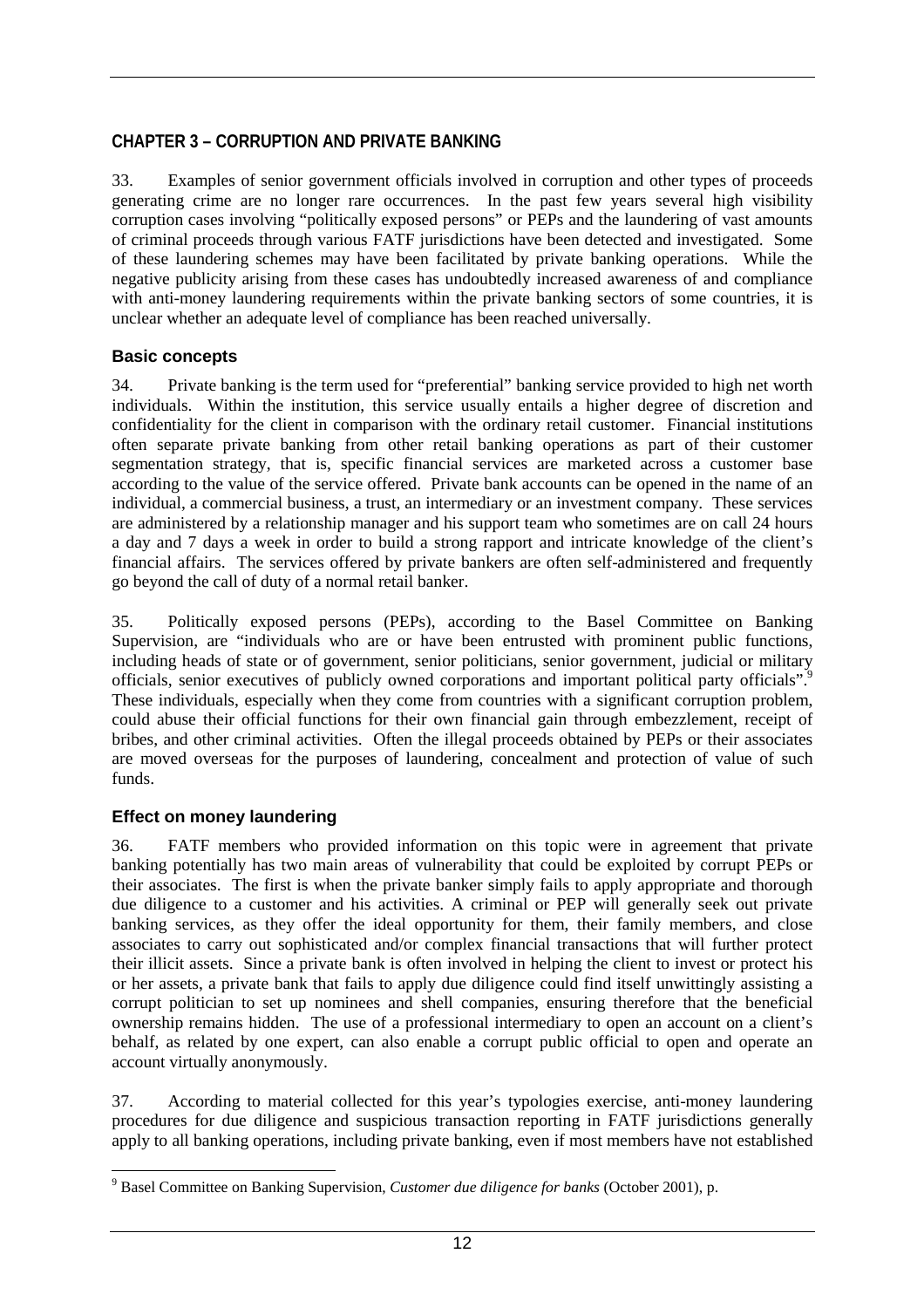specific procedures for this latter category. However, the low numbers of suspicious transaction reports from private bankers and the fact that reports are sometimes not made until a PEP is publicly exposed (for example through the media) as allegedly involved in corruption or other crimes indicates that there still might be a problem. In one example presented during the typologies meeting, an FATF expert described a recent investigation involving a corrupt PEP, USD 70 million in criminal proceeds, and five financial institutions. Two of the institutions were found to have significantly failed to apply appropriate anti-money laundering safeguards concerning PEPs.

38. A failure to apply necessary due diligence in the private banking may simply be because of a lack of knowledge of the family, business or business connections that would indicate a PEP. In this regard, a few contributions to this exercise emphasised that, even if private banking customers are well known, their potential for corruption may not be. It is perhaps relatively easy to name the leaders of countries with a serious official corruption problem; however, it may be more difficult to name other members of the government, senior officials or their family members. Corrupt officials often use their relatives and other associates to launder their illegal obtain funds.

#### *Example 12: Private banker helps conceal suspect's illegal proceeds*

The example relates to a merchant bank whose services included institutional brokering, retail brokering, private client services, global equity derivatives, securities, futures and margin lending. Clients of the merchant bank may enter into a private client agreement, which enables the client to perform transactions by telephone or facsimile. During the course of the investigation, difficulty was encountered in matching money coming into the suspect's trust account to any funds that had been sent out of the country by a co-offender. Upon reconstructing the money trail through bank deposit and withdrawal records, it was found that the co-offender had sent an equivalent amount of funds out of the country through international telegraphic transfers; however, the transfer did not record the co-offender as the ordering customer. The ordering customer was recorded in the name of the merchant bank. This provided a way to disguise the remittance of funds offshore.

#### *Example 13: Failure of due diligence aids a potentially corrupt PEP*

In Country A, an institution is established whose chairman is also the ruler of that country. This institution is the ordering customer in a payment transaction. Both the ordering customer and the beneficiaries are established in different parts of the world. Neither party is a customer of the bank in Country B.

A bank in Country B is affiliated with the national bank of Country A and is charged with a large part of that country's external payments. Payment is made through the bank in Country B, which acts solely as a correspondent bank for the banks of the ordering customer and the beneficiaries. Due to the lack of adequate due diligence on customers by the ordering institution in Country B (only the respondent has been monitored), the nature, motivation and exact (complete) purpose for the transaction can only be guessed at. These could be either legitimate (many external payments are performed through the Country A bank) or illegal proceeds.

The exact role of Country A's ruler, the beneficiaries of the transactions, the basis for the payment, etc. are not available. This lack of information means that the bank in Country B would not normally be able to determine the significance of the transactions.

## **Possible remedies**

39. While the numbers of suspicious transaction reports from private bankers may be low in some jurisdictions and the thoroughness of due diligence procedures by some private bankers may not yet have reached the same level as for other banking sectors, the compliance culture within private banking may be strengthening. This positive development, according to one FATF member, results from the extensive negative publicity that followed the naming by authorities of the 19 financial institutions involved in the Abacha money laundering scandal in August 2000.

40. Partially in response to the publicity associated with this scandal, 11 international private banks developed and agreed to adhere to special anti-money laundering guidelines known as the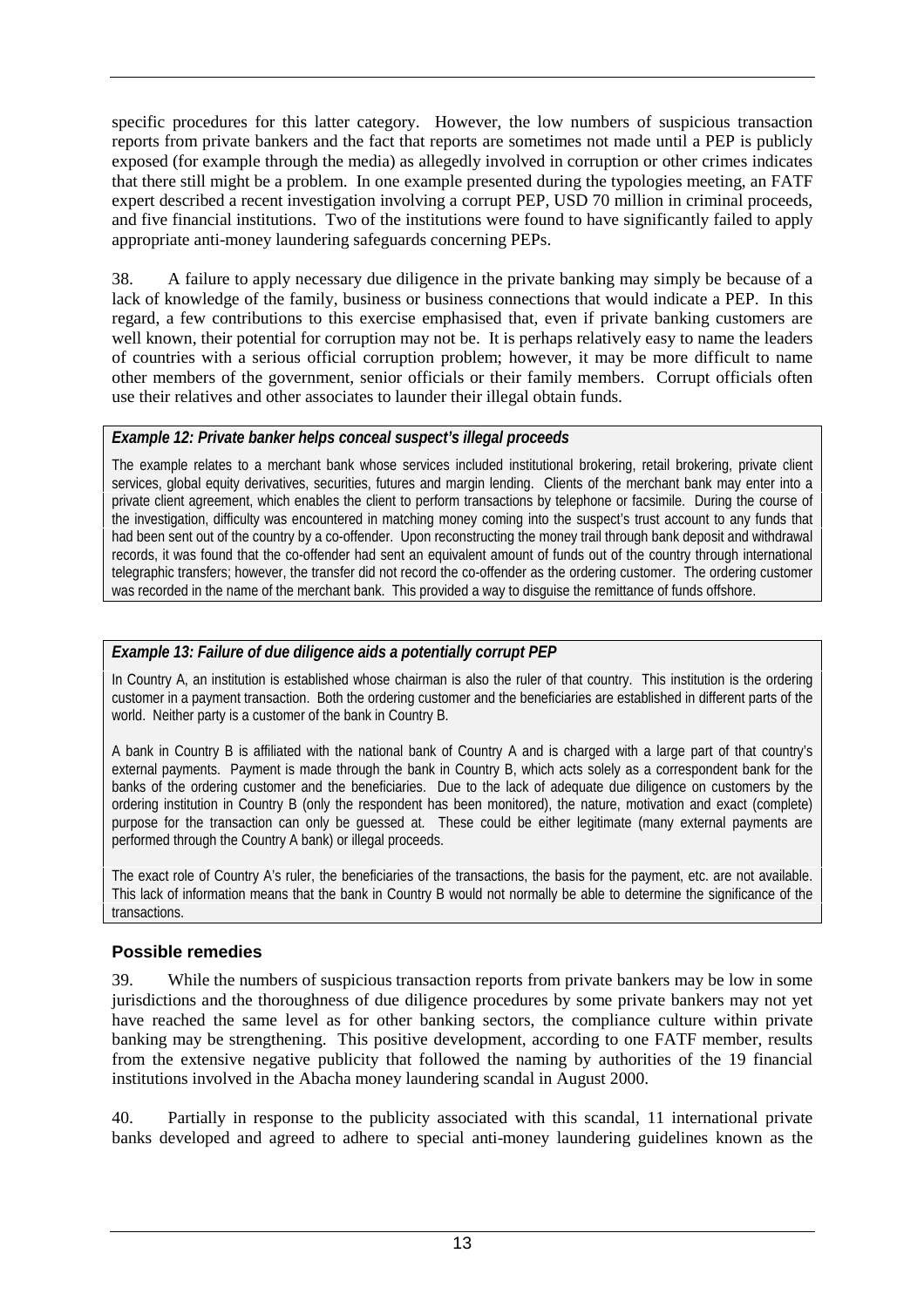Wolfsberg Principles.<sup>10</sup> The central theme of these guidelines is a more thorough application of know-your-customer rules. The principles also cover such issues as customer acceptance and identification, establishment of beneficial owners for all accounts, due diligence to be performed for normal and high risk customers (particularly, public officials, their families and close associates), the identification of unusual or suspicious transactions and the monitoring of account activity. The principles are not new concepts but rather a means of reinforcing a number of the essential elements of an effective customer due diligence programme.

41. Guidance for dealing with PEPs has also been issued by the Basel Committee on Banking Supervision in its recent publication on due diligence for banks<sup>11</sup>. Additionally, the FATF review of the Forty Recommendations is examining the subject to determine whether refinement of existing measures or the development of new ones is warranted for dealing with identification and due diligence regarding PEPs.

42. While adequate application of existing preventive measures regarding PEPs and funds derived from corruption is essential, the FATF experts brought up another important issue of the action to be taken by authorities that have detected transactions involving such individuals and illegal proceeds. If the individual involved is a high-ranking official in his or her country, it may be impossible to obtain further evidence against the person from other officials of that country. For example, although the national law of most countries contains rules that permit the seizure of assets of illegal origin, international law gives special status to some categories of PEPs. In some instances, the immunity from prosecution that such individuals may hold could prevent a particular jurisdiction from seizing or confiscating their assets.

43. The seizure or blocking of assets of a corrupt foreign political official represents only one phase in an investigation. The jurisdiction holding the assets must then determine to whom the assets will be returned. There is at present no comprehensive international instrument dealing with the process of restitution of seized proceeds or property. Those instruments that do deal with the subject do so from the perspective of specific topics (for example, narcotics trafficking, terrorist financing, organised crime). Although restitution of the seized assets to the country of origin would seem the logical choice, this option is not always possible or appropriate, especially when the country of origin suffers from widespread corruption or misgovernment, or there is the possibility of further embezzlement of the returned assets. Other measures will have to be considered, such as indirect restitution through a third party (an international development bank, for example) or allotting the funds to development programmes or debt relief.

 $\overline{a}$  $10$  The Wolfsberg Principles is a series of anti-money laundering guidelines jointly agreed to in October 2000 by a group of 11 international banks for their private banking operations. The institutions involved in the development of these guidelines include: ABN Amro Bank NV; Banco Santander Central Hispano, SA; Barclays Bank; Citibank, NA; Credit Suisse Group; Deutsche Bank AG; Goldman Sachs; HSBC; JPMorgan Private Bank; Société Générale; and UBS AG. 11, Basel Committee on Banking Supervision, *op. cit.*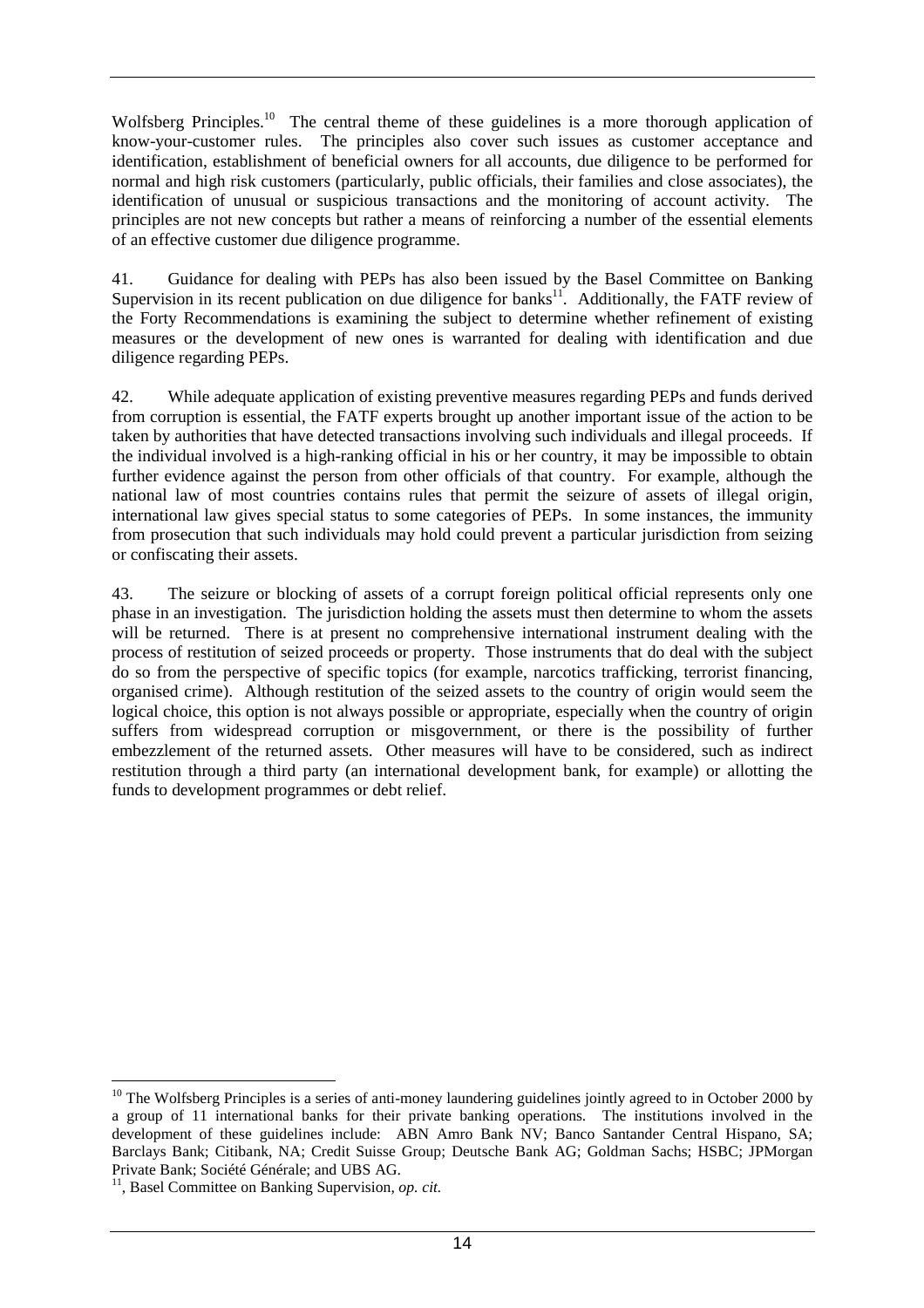# **CHAPTER 4 – BEARER SECURITIES AND OTHER NEGOTIABLE INSTRUMENTS**

44. Information developed through the FATF non-cooperative countries and territories (NCCT) initiative shows that bearer securities available in certain jurisdictions represent a particularly useful instrument in the setting up of international money laundering schemes. The bearer cheque is still an important negotiable instrument in use in some regions of the world and could be, along with other types of bearer instruments, another means of laundering criminal proceeds. The purpose for examining this broad subject in this year's typologies exercise was to identify the real vulnerabilities of bearer shares and other financial instruments in bearer form that launderers may be able to exploit.

## **Bearer securities**

45. Securities instruments in bearer form consist of bearer bonds and bearer stock certificates or "bearer shares". As with registered securities, both of these instruments are issued by a particular corporate entity in order to raise capital. The difference between registered securities and securities in bearer form, among other things, is the method of transfer. In the case of registered securities, the instrument is issued to a particular individual, and the "owner" is recorded in a register maintained by the issuing entity. In the case of securities in bearer form, the instrument is issued; however, the owner is not recorded in a register. When registered securities are transferred to a new owner, the new owner must be recorded in order for the transfer to be valid. When bearer securities are transferred, since there is no register of owners, the transfer takes place by the physical handing over of the bond or share certificate.

46. Share certificates, whether in registered or bearer form represent equity within a corporate entity, that is, they represent shareholdings or ownership of a particular corporate entity. The number of shares owned by a person determines the degree of control that such an individual may have over the legal entity that issued the shares. In the case of registered shares, determining ownership is relatively straightforward, as the record of ownership is maintained in the share register of the issuing entity. Determining the ownership of bearer shares, in contrast, is not so easy since it depends on who possesses or has physical control of the share certificates. The obstacles to determining easily the ownership of bearer shares (and thus the ultimate owner of the corporate entity that has issued such instruments) are a factor that has been exploited by launderers to conceal or disguise true ownership of entities used in some money laundering schemes.

47. With regard to bearer bonds, it should be noted that their use in laundering operations has not yet been documented to the same extent as that of bearer shares. Bearer bonds, according to one FATF expert, have been observed as part of large-scale fraud operations, and the resulting schemes have been reported as suspected money laundering operations. Because of the nature of bearer bonds as debt instruments however, it is possible that their anonymous transferability represents the chief characteristic that could be exploited by launderers rather than an ability to conceal ownership.

## *Example 14: Bearer shares serve as obstacle to investigation*

As a result of a drug importation investigation, approximately USD 1.73 million was restrained in combined assets from residential property and bank accounts. These assets were located in four countries in North America, the Caribbean and Europe. Significant assets restrained involved two offshore companies incorporated in Country A. Investigators also seized original bearer shares of three offshore companies and original articles of incorporation. The investigation revealed that one of the suspects used the services of a lawyer form Country B to design a money laundering scheme that included the incorporation of offshore companies with bearer shares. The lawyer hired the services of a management company in Country C, who in turn used the services of a company in Country A to incorporate bearer share companies in Country A.

There was no requirement to register the names of the shareholders at the corporate registry office, company head office or anywhere else. The only names that appeared were the original incorporators of the company in Country A, who then forwarded the bearer shares and articles of incorporation to the Country B management company. The management company then forwarded the original bearer shares and articles of incorporation to the lawyer, who in turn handed them over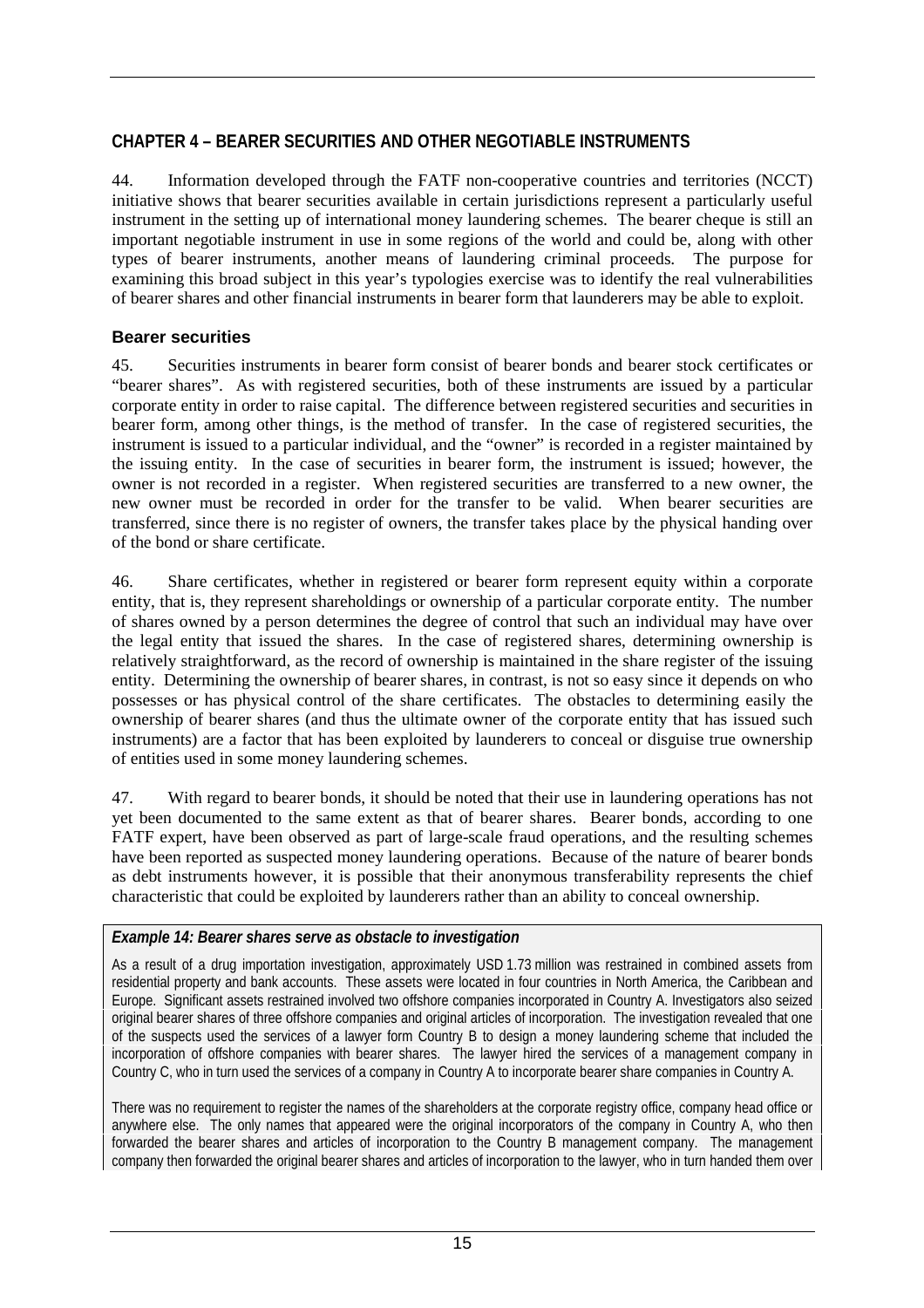to his client. The files held by the management company only contained the names of the nominee directors, nominee administrators and the directions given by the Country B lawyer who acted on behalf of the suspect shareholder.

The use of bearer shares companies and professional intermediaries in this investigation almost offered absolute anonymity to the person in possession of the bearer shares and is clearly a powerful tool to conceal proceeds of crime. If investigators had not seized the bearer shares in the possession of the suspect, it would have been impossible to determine the owner of these companies and ultimately to identify and restrain their assets as proceeds of crime. In this case, the offshore companies held significant assets alleged to be the proceeds of crime, bank accounts in Country C, and residential property in Country B and Country D.

48. A number of FATF member countries have phased out the use of bearer shares and no longer permit corporate entities operating in their territories to issue such instruments. Nevertheless, several FATF members do allow the issue of bearer shares and maintain that they have legitimate functions in facilitating buying and selling of such securities through book entry transfers. They also can be used, according to some sources, for concealing ownership for tax optimisation purposes. In some countries, transparency for law enforcement purposes may be possible by certain other mechanisms or controls. For example, one FATF member indicates that company ownership may be determined through records maintained at company registries. Certain jurisdictions also have rules that require ownership of a listed company to be declared when specified threshold percentages of ownership are reached, and some require bearer shares to be deposited in custodial or safekeeping accounts at financial institutions where anti-money laundering rules on customer identification would normally apply.

#### **Other bearer instruments**

49. When used in the context of money laundering operations, other types of financial instruments in bearer or negotiable form may also be misused. As observed above, bearer shares have been used to conceal ownership of corporate vehicles. It is suspected that bearer debt instruments can be used for concealing or disguising the true ownership of funds and for moving them easily without leaving traces that could be picked up by investigators. Bearer or negotiable instruments include certain types of cheques.

#### **Bearer cheques**

 $\overline{a}$ 

50. Bearer cheques are unconditional orders (negotiable instruments) that, when presented to a financial institution, must be paid out to the holder of the instrument rather than to a payee specified on the order itself. Bearer cheques are used in a number of countries. The financial institution is usually not obligated to verify the identity of the presenter of a bearer cheque according to international convention<sup>12</sup> unless the transaction exceeds a particular threshold. A non-bearer cheque may become a bearer instrument, payable to the individual who presents it, when the original payee has endorsed it.

## *Example 15: Money laundering through third-party cheques*

The operation began after six STRs were referred to an investigation team. These reports related to the clothing industry and the use of third party cheques in large-scale money laundering and tax evasion activities. Investigations revealed that a cheque casher, operating within an ethnic community, was acting for reputable wholesalers within the clothing industry. However, by cashing cheques through third party bank accounts, evasion of income tax by manufacturers was made possible.

During the operation, a further 13 STRs were identified as being relevant to this investigation. STR information helped identify new accounts and the beneficiaries of the funds being remitted offshore. It was found that the agent involved in the scheme was charging a commission for cashing the cheques through business bank accounts that had been opened for this specific purpose. This operation concluded with the arrest of 27 people, who were convicted and sentenced to terms of imprisonment ranging from 15 months to two and a half years. In total, over USD 7.78 million was laundered and fines imposed amounted to millions of dollars in cash and gold bullion.

<sup>12</sup> Article 5, *Convention on the uniform law of cheques*, Geneva, 19 March 1931.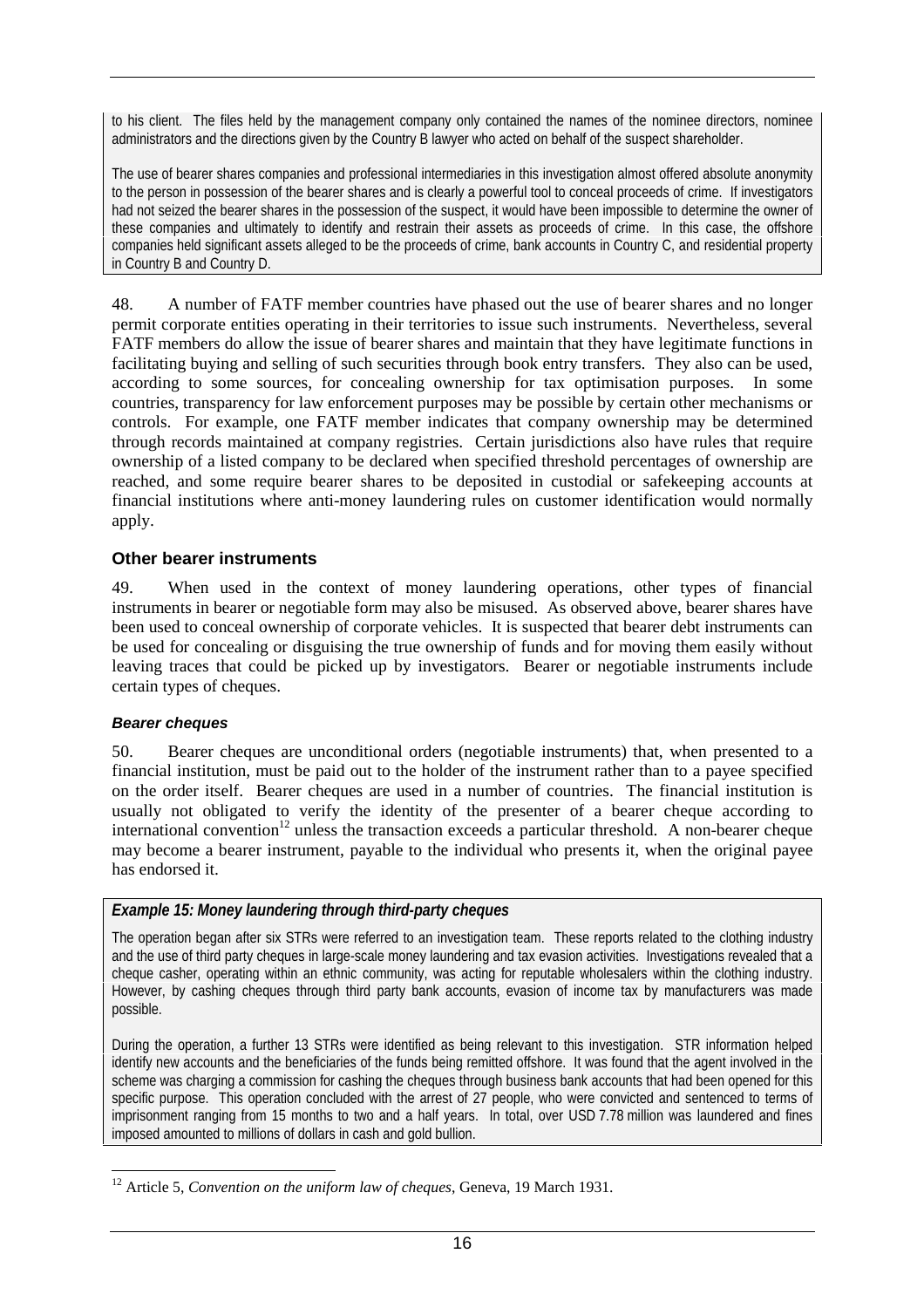#### **Travellers' cheques**

51. Travellers' cheques are an easily obtained financial instrument that can be carried overseas without requirement to declare their movement. Several FATF members have indicated detecting use of travellers' cheques as an instrument for laundering of funds – either alone or in connection with other bearer instruments. In some instances, these cases have involved purchases (for cash) of large quantities of travellers' cheques. The instruments are used to reduce the bulk of the proceeds for movement overseas, direct purchase of high value items to enrich the individual or as a direct payment for contraband or narcotics.

#### *Example 16: Travellers' cheques provide anonymity for criminal transactions*

STR reporting indicates that criminals may be using travellers' cheques as a money laundering tool to provide anonymity to the purchaser and/or the ultimate payee. Although travellers' cheques may be a preferred instrument for conducting large business transactions in some countries, the use of travellers' cheques to negotiate these transactions may offer the opportunity to commingle illicit funds with legitimate funds. Several major banks and travellers' cheque issuers have detected and reported suspicious practices involving the use of hundreds of thousands of dollars worth of activity in travellers' cheques, often in strings of sequentially numbered thousand-dollar cheques. In some cases, the payee was a numbered account in a foreign bank. Frequently, the name and/or address on the purchase agreement were left blank, unverifiable, illegible, or not matching the signature name on the corresponding travellers' cheques.

Two NCCT jurisdictions and a number of East Asian countries have been cited in multiple STRs as the point of origin or negotiation for instruments involved in this type of activity. An example was the purchase of travellers' cheques from an investment house/travel agency in Asia, where the travellers' cheque seller appeared to have gone to unusual lengths to conceal the identity of the buyers. One employee of the travellers' cheque seller personally signed the purchase agreements for USD 27 million worth of travellers' cheques. When the travellers' cheque issuer told the seller to have the buyer sign the purchase agreement, the travellers' cheque seller produced purchase agreements with many different names, but frequent similarities in signatures.

# **Bank cheques13 and bank drafts (bills of exchange)**

52. The use of bank cheques to move value between persons or jurisdictions is usually not reportable. In most cases, a bank cheque can be issued in any name, and, in many FATF members, identification requirements would not be invoked unless the transaction involved cash or an amount over a specific threshold (or both). A bank draft is a simple variant of cheque used in international payments. They constitute an unconditional written order by one party (the drawer – issuing bank) through which a second party (the drawee – normally the principal correspondent bank of the currency of issue) pays a fixed amount to a named party (the payee). Although not strictly speaking bearer instruments, both of these types cheques have frequently appeared in cases of money laundering alongside other true bearer instruments.

#### *Example 17: Fraud and tax evasion funds moved offshore through purchase of bank cheques*

The proceeds of fraud and tax evasion were remitted offshore by purchasing bank drafts in structured amounts and with false sender details and then sending those drafts overseas, where they were deposited in bank accounts under false names. This simple method of moving funds was highly effective (funds exceeding USD 2.6 million were transferred by draft in one 12-month period) and went largely undetected. The ease of the process was aided by the lack of a requirement to produce photographic identification when purchasing the cheques.

#### **Possible remedies**

53. Given the limitations of time and the number of topics considered during this year's typologies exercise, there was insufficient time to develop fully the issue of the role of bearer securities and other negotiable instruments in money laundering. FATF experts were however able to agree that there are considerable potential risks of abuse of these mechanisms by launderers, primarily stemming from their ease of transfer and their utility in concealing or disguising ownership of assets.

 $\overline{a}$  $13$  "Certified" or "registered" cheques in the United States.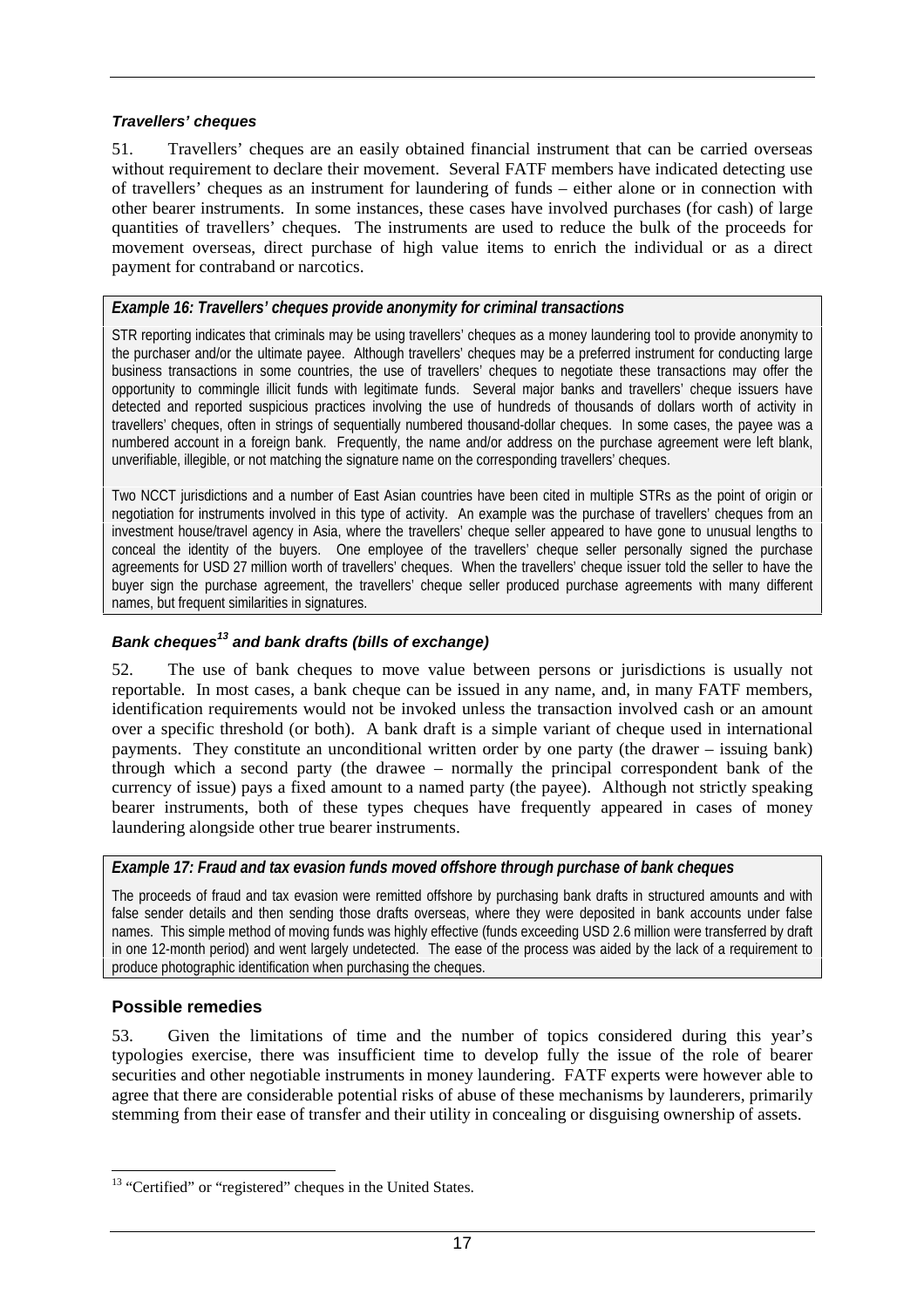54. In the case of bearer shares, it is particularly this last characteristic that poses the greatest problem according to some of the FATF experts. Especially when combined with excessive banking secrecy or other negative features, bearer shares seem to offer a very effective method of hiding the links between a criminal proceeds and the criminal himself. Solutions proposed by the FATF experts for dealing with this vulnerability ranged from eliminating bearer shares altogether to relying on various other already existing controls or measures to work around their lack of transparency.

55. The FATF is currently examining the issue of bearer shares in the framework of its review of the Forty Recommendations. Discussion of this subject is ongoing and is currently focused on the issues raised here along with a more in-depth analysis of the legitimate and illegal uses of such instruments.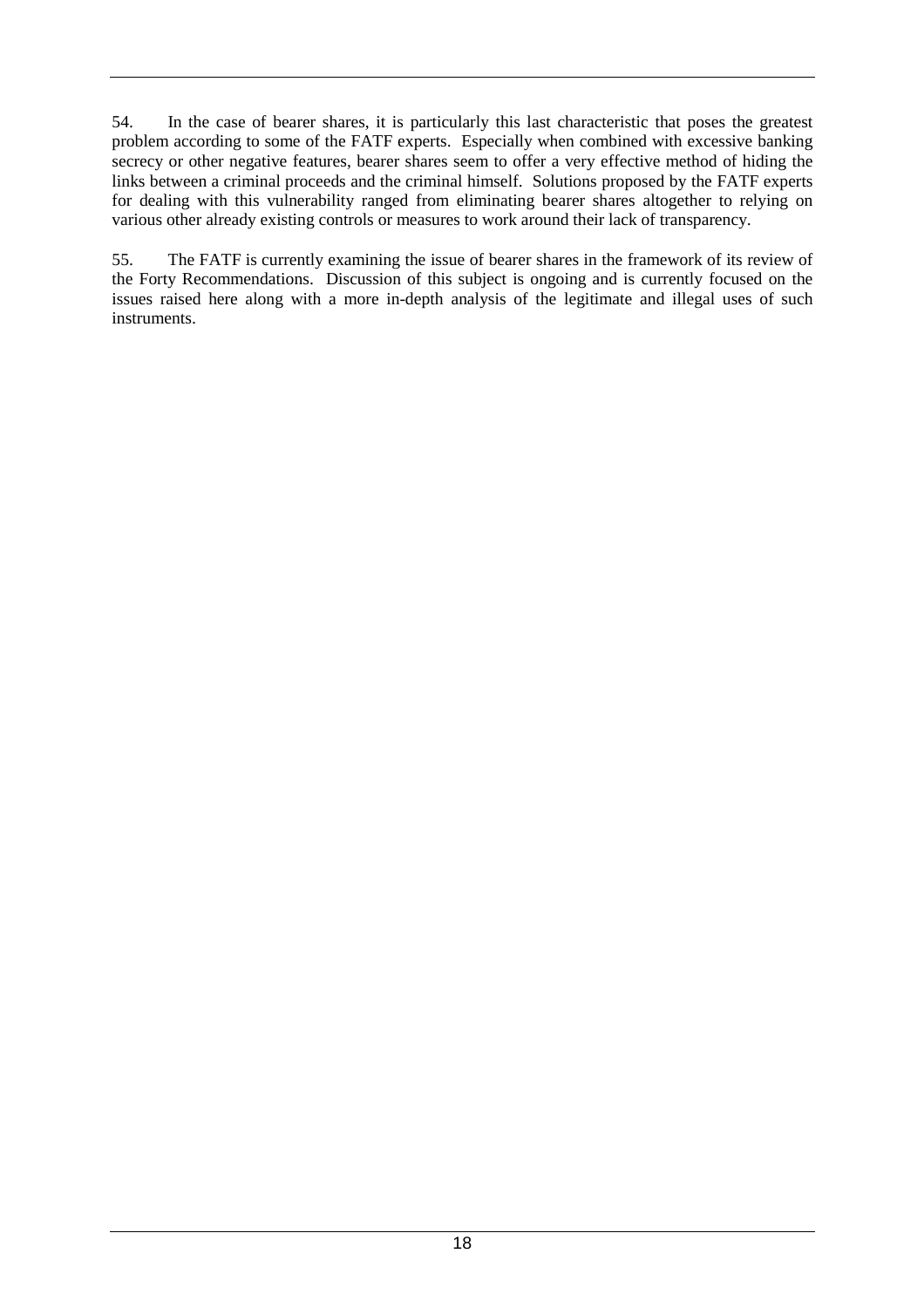# **CHAPTER 5 – CO-ORDINATED MONEY LAUNDERING AMONG ORGANISED CRIME GROUPS**

56. Some FATF jurisdictions have observed that organised crime groups may be working together to co-ordinate their money laundering activities. This co-ordination involves having specific steps of the laundering process handled by different organisations – one group deals with structuring transactions, while another handles the layering step, for example – for proceeds derived from the same crime. Certain of the experts in the FATF-XII typologies meeting mentioned having seen similar activity. This topic was originally proposed for this year's exercise; however, due to the addition of terrorist financing to the agenda for the Wellington meeting, the experts did not discuss it during their meeting. The following material is therefore a short summary of written material submitted by the experts prior to the meeting.

57. FATF members indicated that their investigative authorities were seeing signs of coordination among organised crime groups in the area of money laundering, although the nature of and reasons for this co-operation varied. One FATF member noted that the multi-cultural and multiethnic nature of its society was contributing to a breakdown in the strict distinctions among organised crime groups along ethnic or national lines. This breakdown has led to an increasing division of labour or specialisation of work – particularly for money laundering – according to economic connections or financial expertise. One of the positive outcomes of this development is the erosion of cultural barriers that often serve as obstacles to investigations.

58. Another FATF member, in describing the co-operation among organised crime groups in its jurisdiction, found that the money laundering function is shared but also is unexpectedly fluid. A group that may launder the funds for another group in one instance may reverse roles and provide its own illegal proceeds to that group for laundering on another occasion. It appears that these joint criminal ventures are more likely to be determined by timing, opportunity and circumstances than any sort of specialisation.

59. An FATF member from another region has also detected co-operation among organised groups and specialisation in the area of money laundering, although the division of labour still appears to be according to differences among traditional organised crime groups. The specialisation in money laundering arises from the fact that laundering operations can be somewhat technical and thus may require specialised knowledge or expertise that may not be available among the rank and file of a traditional criminal syndicate. The authorities in this jurisdiction have furthermore seen signs of certain crime groups that specialise in money laundering and carry out that function for a variety of other, unrelated criminal organisations.

## *Example 18: Co-ordinated laundering activity by organised crime*

In December 2000, following an exhaustive analysis of documents collected during several police operations, law enforcement authorities initiated a pro-active investigation which allowed it to identify some of the organisations involved in collecting and transferring abroad the cash criminal proceeds for various other crime groups.

The organisations allegedly operated through couriers in order to avoid detection and reporting of suspicious transactions. The couriers used by the criminal groups were often members of the same family, and they represented the core link between the customers and the same organisation.

The customers of couriers were allegedly divided into two different groups. The first involved individuals and companies who needed to avoid paying taxes and the banking channels under anti-money laundering monitoring systems. The second group included criminal organisations involved in different criminal activities.

60. Several FATF jurisdictions pointed out that some organised crime groups are able to launder their funds using supposedly legitimate professional services that appear to cater to needs of such groups. Two members described instances of bureaux de change that appear to have provided laundering facilities to various unrelated organised crime groups. A number of other jurisdictions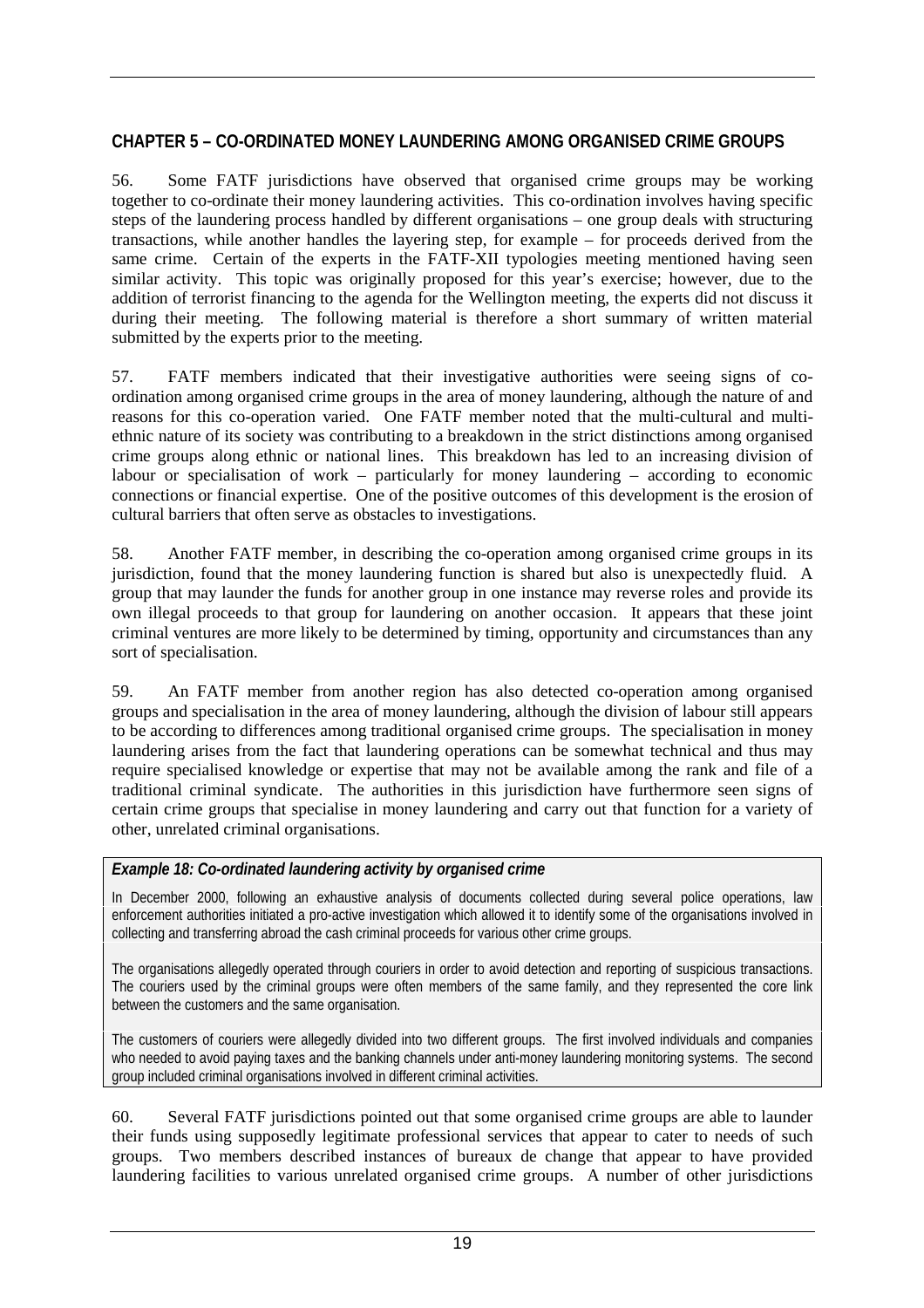reported that certain professional financial consultants (for example, civil-law notaries, lawyers, and financial consultancy firms have carried out laundering activities for different organisations without themselves being linked to any specific criminal group. In some cases, these service providers may not have known the criminal nature of the proceeds they helped to move or conceal; however, others entered into this work fully knowing the illegal origin of the funds concerned.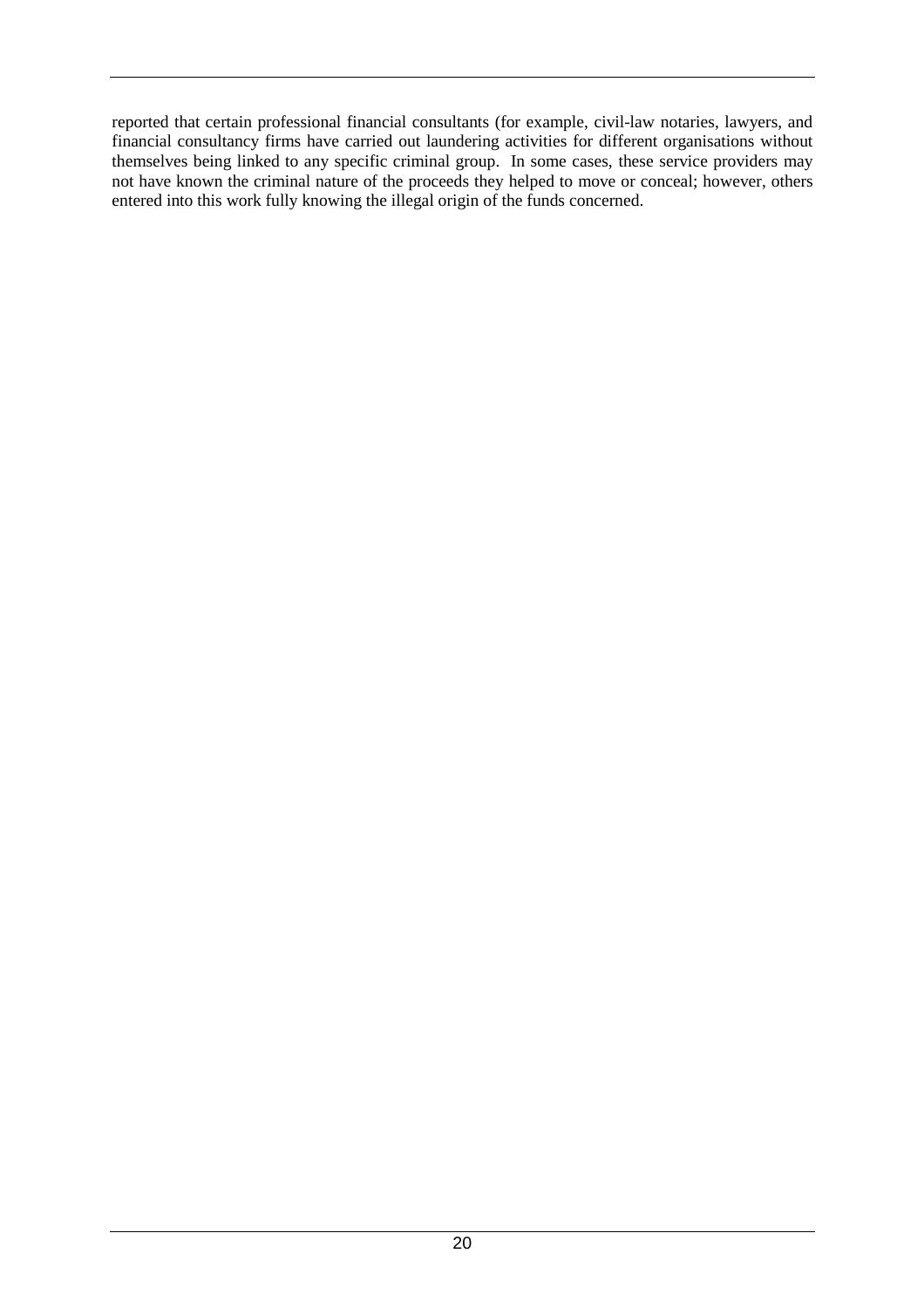## **CHAPTER 6 – INTRODUCTION OF EURO BANKNOTES**

61. Euro banknotes and coins were introduced in the twelve Eurozone members on 1 January 2002, following a three-year period during which the euro currency existed only in electronic form. The FATF originally examined the money laundering implications of euro introduction during its 1998-1999 typologies exercise. At that time, it concluded that any potential money laundering risks would likely be tied to the introduction of the new currency in physical form and the subsequent phase out of the national legacy currencies in the period leading up to and following January 2002. This topic was proposed for this year's typologies exercise as a follow up to the earlier FATF work on the subject. However, again due to the addition of terrorist financing to the agenda for the Wellington meeting, the experts did not discuss this topic during their meeting. A summary of written material submitted by the experts follows.

62. FATF members (from both within and outside the Eurozone) and the European Central Bank acknowledged that there was a potential threat of money laundering during the introduction of the euro in physical form. The specific vulnerabilities mentioned were transactions involving cash in Eurozone legacy currencies exchanged for the new physical euros, transactions involving occasional customers and structured transactions.

63. Among the Eurozone members that contributed information on this subject, it was universally accepted that the current anti-money laundering systems were adequate to detect any attempts to use the physical euro introduction to conceal laundering operations. No Eurozone members appear to have changed their anti-money laundering legislation specifically in response to the physical changeover. Virtually all Eurozone members did make policies during this time of strict adherence to and application of current measures with, in many cases, intensification or refinement of certain procedures.

64. Almost all Eurozone (and EU members outside the Eurozone) reported having established policies increasing awareness at financial institutions of the potential risks of money laundering in the period leading up to the physical changeover. Sometimes this was incorporated in a larger programme to sensitise the financial sector on other security risks during the period (for example, the possibility of increased risk for currency transport, attempts at counterfeiting and fraud). Along with this increased awareness for financial institutions, some Eurozone members required that financial institutions emphasise anti-money laundering procedures and policies in personnel training during this time leading up to 1 January 2002.

65. Another measure taken in some Eurozone members was to encourage the public directly or through financial institutions to make cash deposits of national currencies prior to 31 December 2001 and then to rely on non-cash transactions (debit and credit cards, for example) after the start of the year. Even minor a reduction in the volume of work after the 1 January would enable personnel at financial institutions to have a better overview of any potential abuses for money laundering.

66. Several Eurozone members also focused on customer identification and "know-yourcustomer" aspects in increasing anti-money laundering vigilance during the changeover period. Certain of the jurisdictions suggested that financial institutions encourage their customers to go to the branch where they are already known. Cash transactions by occasional customers were therefore to be discouraged. An additional measure to reinforce this point was taken by Eurozone members in lowering the threshold amount requiring identification of occasional customers (in one case, for certain types of transactions, it was set as low as EUR 635).<sup>14</sup>

 $\overline{a}$ 

 $14$  European Council Directive 91/308/EEC requires that occasional customers conducting transactions of EUR 15,000 or more be identified by the financial institutions.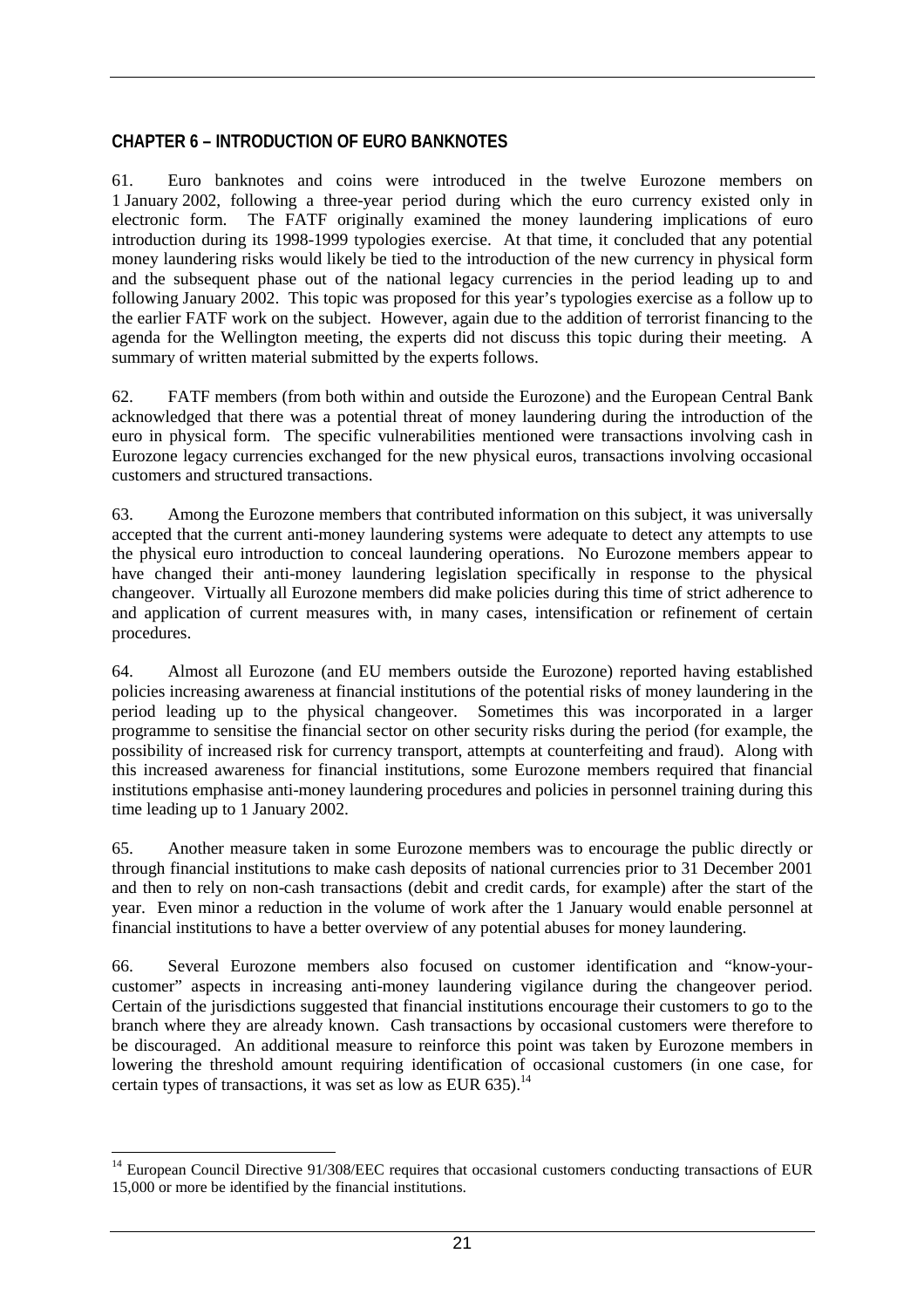67. Finally, certain Eurozone members stressed strict application of suspicious or unusual transaction reporting obligations during the changeover to the physical euro. This reporting was to be supplemented in at least one member by reporting to the financial intelligence unit (FIU) of any cash transaction over a EUR 30,000 threshold and in another member by urging that financial institutions report their suspicions to the FIU more rapidly.

68. Only two of the Eurozone members that provided written material for this typologies exercise reported increased numbers of suspicious or unusual transaction reports that may have been attributable to the changeover to the physical euro. There was a notable increase in STRs related to exchange operations in the period leading up to the change over. In one instance, an FATF member indicated that a very high proportion of its STRs for the last year had involved bureaux de change, for example. However, there is presently no clear evidence that this increase is directly related to the introduction of the physical euro. All other participating Eurozone members observed no increase in STRs that could be directly related to the changeover.<sup>15</sup>

69. Two European Union members that have not yet joined the Eurozone (and contributed to this exercise) likewise were not able to point to a significant increase in suspicious exchanges that could be potentially related to the euro changeover. Only two non-European FATF members submitted material on the subject. Both had observed a recent increase in the number of exchange transactions relating to their currencies and those of the Eurozone. However, neither jurisdiction was able draw conclusions as to whether any of this activity involved potential money laundering.

70. Eurozone members have confronted potential money laundering risks arising from the introduction of the euro in banknote and coin form by relying on and re-emphasising anti-money laundering measures currently in force at the national level. Although there was a certain degree of co-ordination at the European level regarding specific measures to be implemented during the changeover, this co-ordination did not result in a uniform response from all Eurozone members. There have been some common features of the initiatives taken up by Eurozone members: the focus on increasing awareness of money laundering risks and of rules and obligations for financial institutions, for example. However, individual members decided in what manner and to what degree to enhance or focus their anti-money laundering programmes during this time.

 $\overline{a}$ 

<sup>&</sup>lt;sup>15</sup> Several members also noted overall increases in suspicious and unusual transaction reporting during the fourth quarter of 2001, largely because of the September  $11<sup>th</sup>$  events.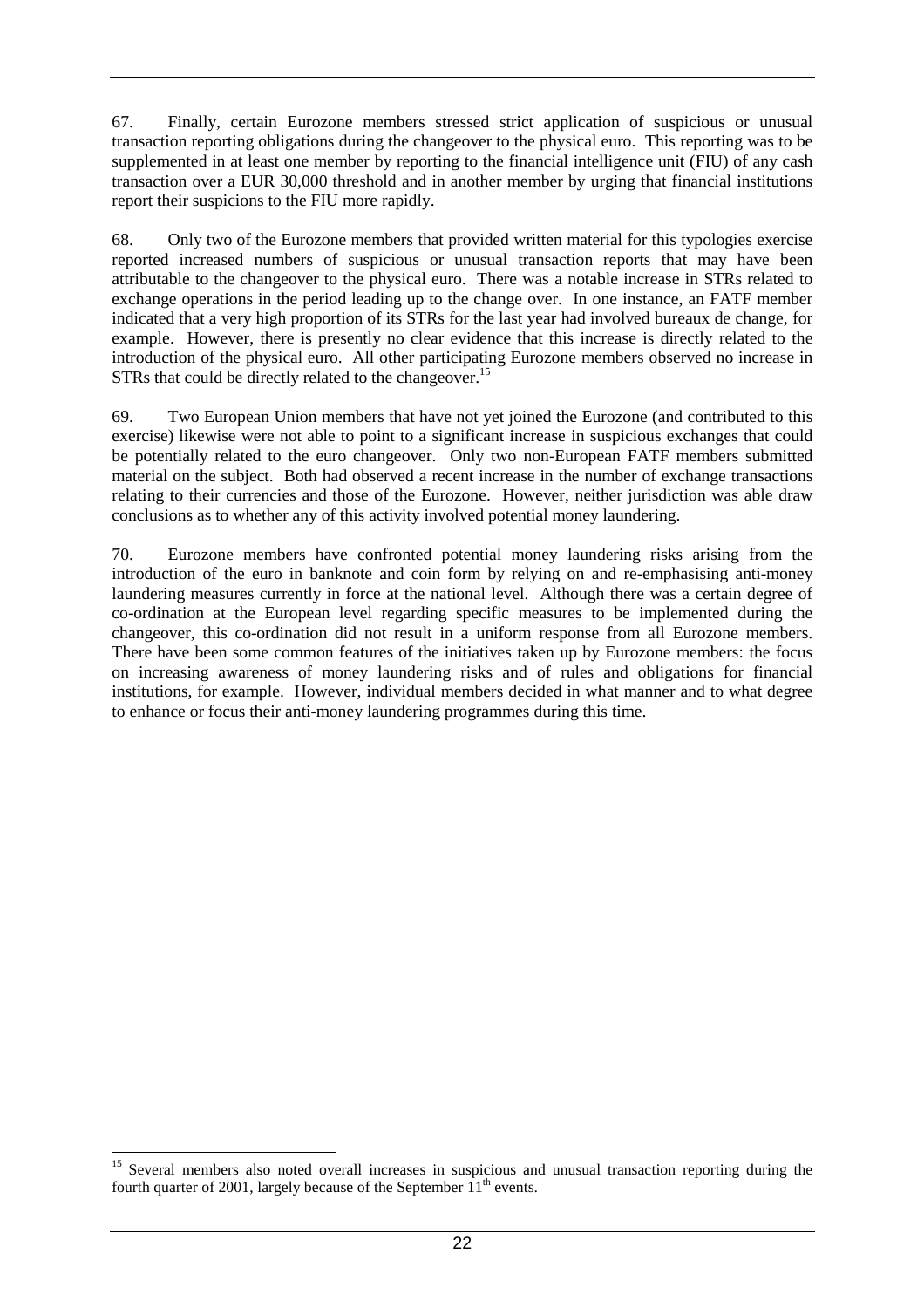# **CHAPTER 7 – SUSPICIOUS TRANSACTION REPORTS & MONEY LAUNDERING CASES**

71. As an additional focus of this year's typologies exercise, the FATF looked at money laundering cases as they are derived from or contributed to by suspicious or unusual transaction reports (STRs). The goal of discussion of this topic was to highlight the important role that STRs have in the fight against money laundering. FATF members were asked to provide examples of three types of money laundering cases: (1) money laundering cases derived directly from STRs, (2) money laundering cases that were not directly derived from STRs but which received significant contributions from STRs and (3) money laundering cases developed from other sources and in which STRs played no role.

## **The role of STRs in anti-money laundering investigations**

72. Suspicious or unusual transaction reports (STRs) have a key function in the overall antimoney laundering programmes of individual FATF members. This function is either to generate antimoney laundering cases or to contribute to the successful outcome of such investigations. Within FATF member jurisdictions, it appears that by far the majority of investigated or prosecuted money laundering cases are related in some way to STRs (again, either derived from or supplemented by STRs). In those members where STRs serve as the direct source of the cases, the proportion of non-STR related cases seems to be small (some experts mentioned figures ranging from none to five or ten percent).

73. For those countries in which the STR serves as a supplemental source of information, the proportion of non-STR cases is perhaps higher. Moreover, the nature of the cases differs from those generated by STRs. In a number of jurisdictions, money laundering investigations do not really occur independently of the predicate offence that may have produced illegal proceeds. For example, one FATF member stated that most of its cases with money laundering aspects arise as part of narcotics or, more recently, terrorism investigations. Any investigation or prosecution for the money laundering offence occurs only in conjunction with the main predicate offence. This finding is also reflected in the written materials on this subject supplied as part of this year's exercise. STRs are thus used to help establish links to other parts of the criminal operation. It would seem to be true as well that money laundering cases with no links to STRs also come from similar types of investigations; however, money laundering cases without any links to STRs are increasingly rare.

#### *Example 19: Exchange transaction leads to case of laundered drug and diamond smuggling proceeds*

A foreign exchange transaction of a European currency into US dollars for a value of almost USD 177,000 was reported to the FIU of an FATF member jurisdiction (Country A). At the time of the transaction, the individual, of Asian origin, gave the exchange office an address in another FATF country (Country B). This first transaction was soon followed by four more similar transactions. After several weeks, the total had already attained USD 618,000. After a break of six months, the exchange transactions resumed. Over a four-month period, the intermediary appeared with large amounts in pesetas to be converted into dollars. The total amount of the transactions described in reports to the FIU amounted to more than USD 1.3 million.

The information obtained from law enforcement demonstrated that the individual had no criminal record in Country A. Given that the case involved large amounts for which there existed no apparently legitimate economic justification, the FIU pursued the investigation. Several foreign FIUs were queried. One of them was able to provide useful information: the individual was known as a member of a group of drug traffickers who performed the same type of transactions in the country involved. Investigations of the members of this group was already in progress in this latter country. Secondly, it appeared that the address provided during the first contact with the financial institution was false. On the basis of these elements, the FIU decided to turn over the case file to the prosecutorial authority.

The subsequent investigation showed that the individual had not been not acting alone. For a number of years she had played a dominant role in money laundering transactions involving a total amount of around USD 11.5 million. The individual was arrested in the company of one of her accomplices and in possession of a large sum in dollars. She acknowledged the retail foreign exchange transactions, as well as the illicit origin of the funds. According to her account, they were derived from illegal diamond trafficking. She was sentenced to four years in prison (two of which were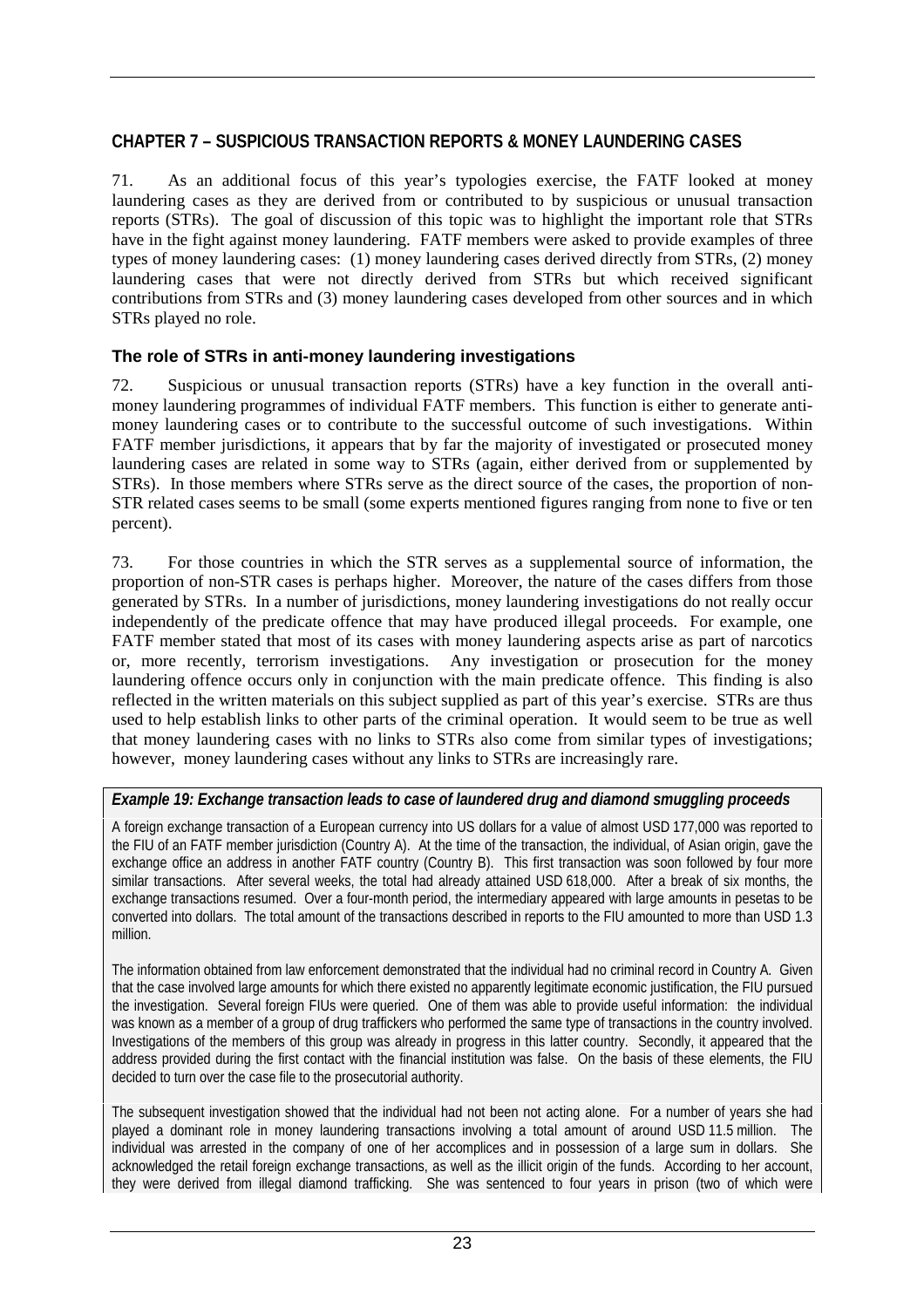suspended) and a fine of nearly USD 1 million. The funds seized were confiscated, as well as the amounts exchanged; her accomplices were each sentenced to two years in prison (one of which was suspended).

This example clearly illustrates the importance of international co-operation and the exchange of information between FIUs and their foreign counterparts in the detection of money laundering transactions. It also demonstrates the necessity for the financial institutions to continue sending suspicious transaction reports to the FIU, even when they do not at first seem to produce an immediate response from the authorities.

#### *Example 20: Investigation of human being trafficking aided by STRs*

This case involved the laundering of human being trafficking proceeds from the three FATF jurisdictions (Countries C, D and E) through another FATF jurisdiction (Country F) to an Asian country (Country G). In the space of 2 years, proceeds totalling USD 148 million passed through over 70 accounts in Country F. The proceeds were remitted from illegal immigrants in the three jurisdictions to bank accounts in Country F before they were sent to the organisers of the trafficking ring in Country G through an underground banking system involving over 50 different remittance agents. Only two of these remittance agents were properly registered under applicable national regulations. The unregistered ones naturally did not keep any records of the transactions. The two registered ones kept records in accordance with the law since registering but not before.

The operation began following the receipt of information from law enforcement authorities in Countries C and D concerning the receipt of what they believed to be proceeds of human being trafficking by the same people in Country F. After to a coordinated operation in the three jurisdictions a link to Country E, which was also believed to involve illegal immigrants returning funds to Country G, was discovered.

In Country F six people, including a family of five, were arrested for money laundering and other offences, in relation to the moving of the funds from overseas through Country F to Country G. During investigations 18 STRs related to the main targets and the remittance agents were of great assistance in regard to identifying accounts and fund flows. Previously these STRs had only been indexed and filed.

## *Example 21: Proceeds from bank hold up laundered through bookmakers, no STRs filed*

Two serious armed robberies occurred in which approximately USD 1.9 million was taken. During police investigations into the armed robbers themselves, it came to light that another individual had been placing a vast number of bets in a number of bookmakers within one city. While this in itself is not unusual or even suspicious, it was noted that he always followed a similar pattern whereby the stakes were high and the odds low. In other words, he bet on "favourites" who were likely to win, although this likelihood meant that the sum received by the bet maker if he did win was relatively small. Consequently, he made a 7% net loss over a long period of time. This would be quite a serious loss for a professional gambler. Further enquiries into this individual revealed that he never received his winnings personally, but had cheques made out to a total of 14 different bank accounts in the names of 10 third parties. This ensured that the receipt of money never raised suspicions within the banks and other financial institutions utilised, because no one will question the odd cheque from a bookmaker. However, the suspicions of the investigators were confirmed when it was discovered that several of the cheques were issued in the names of the armed robbers and their immediate families. The link between the money launderer and the original criminals was established. The former was convicted of money laundering and sentenced to 5 years imprisonment. He had laundered approximately USD 3.3 million through this system.

74. The number of STRs received by individual FIUs in FATF member jurisdictions appears to be growing. Although banks would be expected to be the primary source of such reports within a particular jurisdiction, this is not always the case. In a few jurisdictions, the number of reports originating from other types of financial institutions – especially for bureaux de change – seems to have well outstripped the reporting from banks. It is difficult to say why the overall reporting is increasing; however it is probably safe to say that it is due primarily to increased awareness of reporting obligations within a particular sector. A sharp rise can sometimes be attributed to a particular information campaign or other unrelated factor. For example, several experts stated that there had been an immediate increase in STRs following the September  $11<sup>th</sup>$  terrorist attacks in the United States and through the publication of lists of terrorist suspects.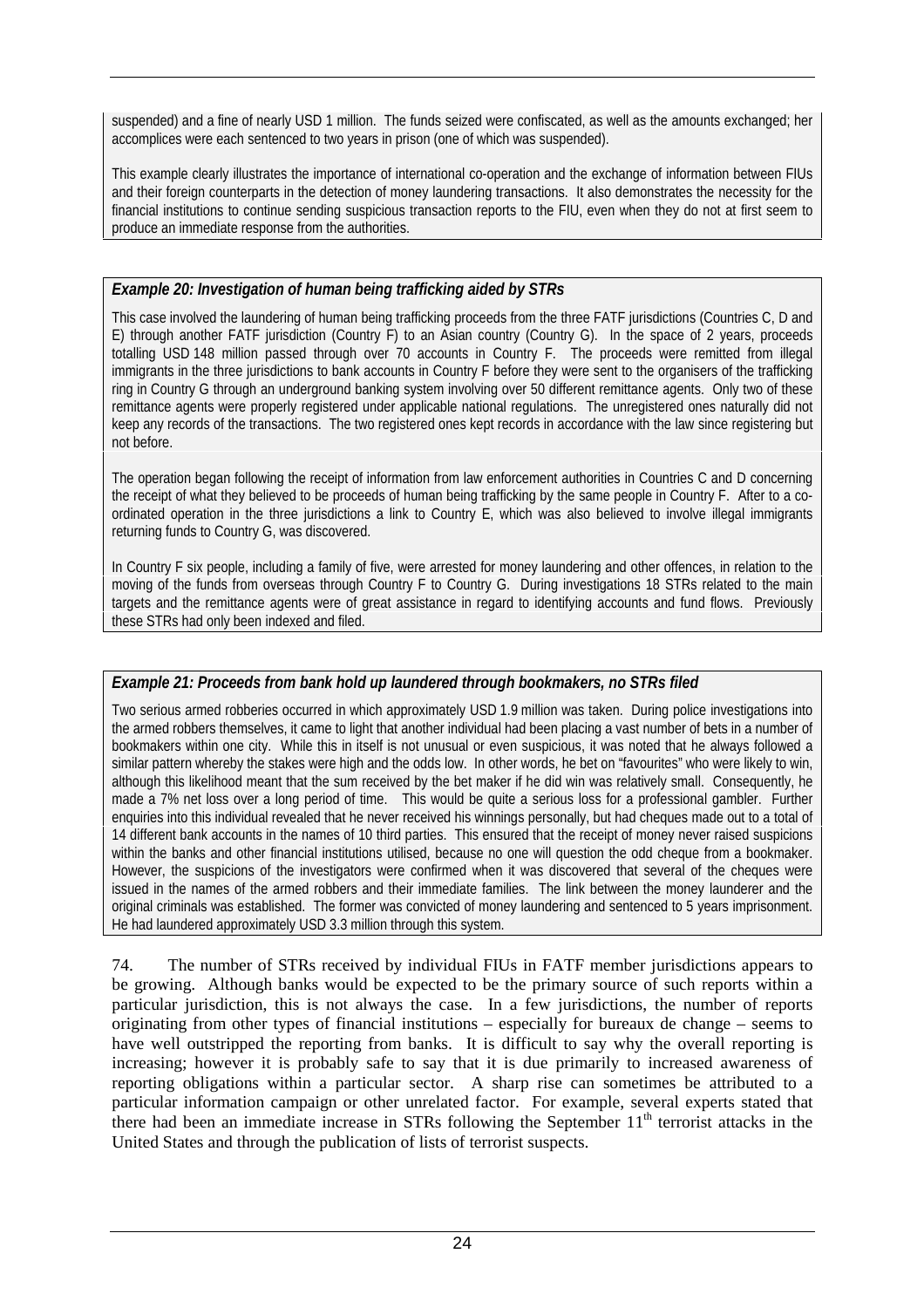75. The tendency, as anti-money laundering programmes evolve, for additional financial services or other entities to fall under anti-money laundering rules and procedures logically also increases the number of STRs. FATF experts believed that applying such measures to new areas as appropriate was a positive factor in further enhancing anti-money laundering systems. However, they also expressed some concern that there is not at present a consistent approach by FATF members in applying anti-money laundering measures beyond a core group of financial institutions to categories of businesses or individuals that also often facilitate money laundering such as to non-financial professionals, casinos and other gaming ventures, etc.

76. A common theme in earlier typologies exercises has been the instrumental role that nonfinancial professions – such as lawyers/notaries, accountants, etc. – play in setting up or facilitating complex money laundering schemes. FATF experts in this year's exercise stressed the urgent need to bring the non-financial professionals, when performing particular functions under the same antimoney laundering rules as for other financial services. It was noted that some jurisdictions already apply requirements to certain legal and accounting professionals.<sup>16</sup> However, it appears that even when subject to anti-money laundering rules, the non-financial professions still display an unwillingness to co-operate with anti-money laundering authorities in contrast to the relationship that exists in most jurisdictions between these authorities and the financial sector. This fact is especially reflected in the generally low number of STRs submitted by this group. One of the experts mentioned that the legal and accounting professions often cite concerns about confidentiality or the fear of losing a client as the reason for not wishing to be subject to STR requirements. However, according to this expert, their unwillingness to participate fully in the anti-money laundering process may have as much to do with the lack of public pressure for them to do so.

## *Example 22: Lawyer fails to file STR*

 $\overline{a}$ 

"L" was a solicitor practising in an FATF jurisdiction. A client indicated to "L" that he wanted to deposit a sum of money into his trust account. This was agreed to and the sum of USD 15,000 taken to his office, counted, receipted and subsequently deposited in his trust account. A short time later this process was repeated with a further USD 184,000 deposited. A week later the process was repeated but, on this occasion, the sum was nearly USD 37,000. The following day the total amount of USD 67,000 was disbursed through a mortgage payment by direct credit to a bank and a further payment of USD 59,000 direct payment to the client's estranged wife.

The bank that had received the initial three deposits made suspicious transaction reports to the FIU, based on a concern over the amount and that this was largely made up of a single denomination of banknotes. Representatives from the national bar association subsequently spoke to "L" concerning the deposits. "L" expressed the view that it was the responsibility of the financial institution to submit STRs to the FIU under the anti-money laundering law and that he was therefore not required to do so. After his meetings with the bar association investigators, "L" reported the transactions to the FIU.

Law enforcement investigators later searched "L's" office as part of a money laundering investigation tied to drug trafficking offences allegedly carried out by his client. "L" was later charged under anti-money laundering legislation with failing to file suspicious transaction reports. In his defence, "L" claimed to have held no suspicions in relation to the deposits and supported his claim with various references to the known financial affairs of his client.

In deciding this case, the judicial authorities stated that ignorance of the existence of the legal obligation to report was not a defence to this charge. It also found that transactions involved in this case lacked any credible explanation and that they must have been relevant to the investigation or prosecution of a money laundering offence. "L" was subsequently convicted for failing to report the transactions.

<sup>&</sup>lt;sup>16</sup> Changes made in December 2001 to the European Council Directive on money laundering (91/308/EEC) now place "notaries and other independent legal professionals", as well as "accountants and auditors", in the list of legal or natural persons which should be subject to anti-money laundering obligations, including the reporting of STRs. The Directive must be implemented in EU member States by 15 June 2003.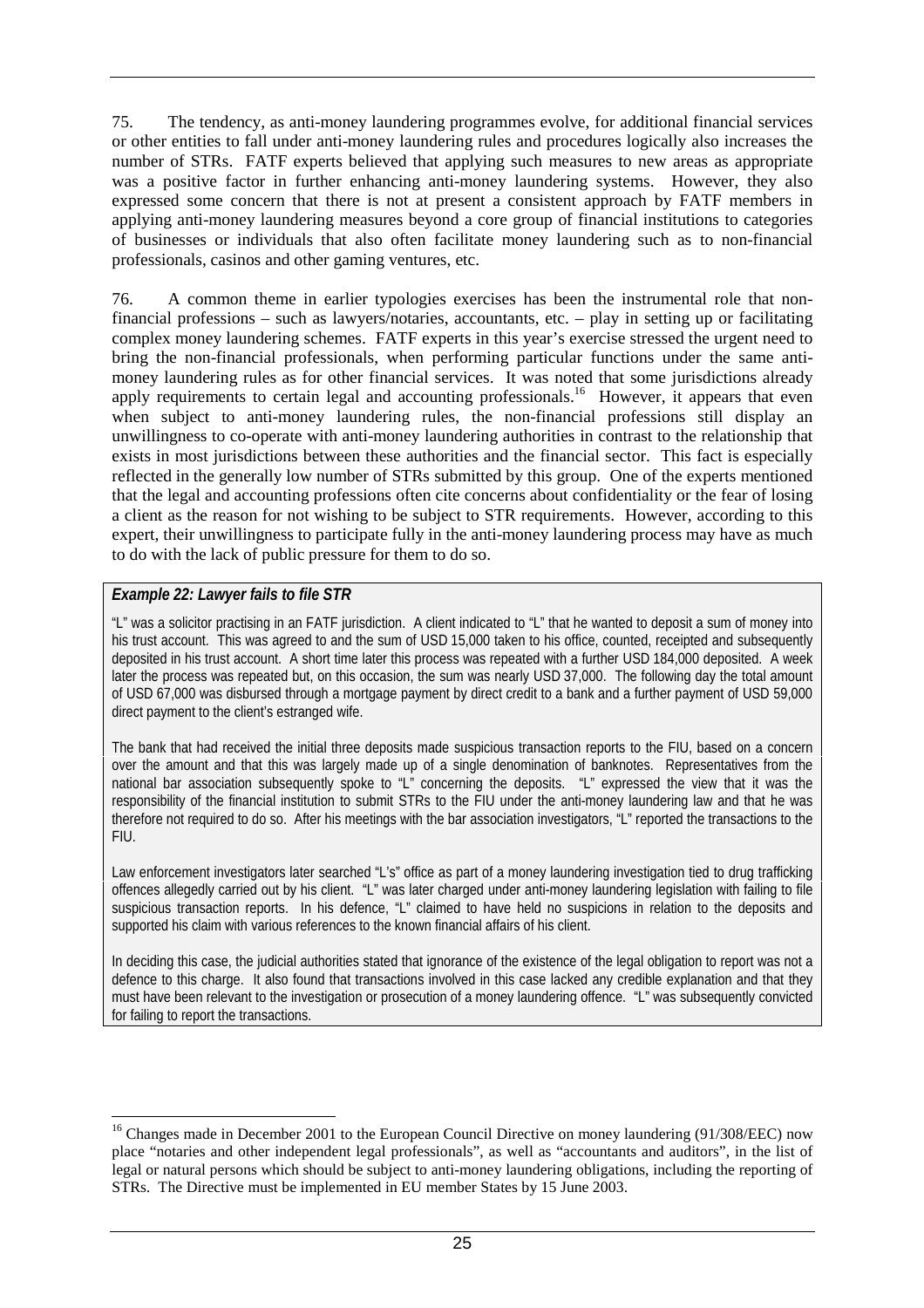#### *Example 23: Complex money laundering scheme revealed and monitored through STRs*

An STR was received from a large commercial bank giving details of unusual behaviour in a business account. While initially happy to accept the business, the bank later became suspicious due to the nature of transactions on the account and the behaviour of the account holder. It closed the account and simultaneously submitted an STR.

This individual report appeared to be fairly innocuous; however, when more STRs were received on the same suspect from a number of different sources, an investigation was initiated. The STRs were compiled and a more comprehensive analytical product was developed and disseminated to law enforcement. The investigation revealed that a foreign bank operating in the country had been defrauded of over USD 576,000 by a former employee.

The STRs built up the picture of how this illicit money had been and was to be laundered. The initial STR had in fact been made on a company account for one of several front companies set up by the suspect. Funds had been placed into these accounts specifically to ensure successful placement and layering. Law enforcement were then also able to identify other business accounts set up for the same reason.

Further STRs were received from several casinos. They had become suspicious after repeatedly being asked to cash bank drafts for up to USD 28,000. These would be held by the casinos in order for the suspect to bet against. When the evening's entertainment was over, any winnings as well as the remaining deposit would be withdrawn and replaced into different bank and building society accounts.

The number of STRs and suspicion surrounding the criminal and his associates meant that law enforcement closely monitored any financial transactions that they made. This ensured that a third method of laundering was discovered. The criminal had a foreign exchange business in an offshore centre. Some of the illicit funds were placed into this business, perhaps in the hope that it would be more difficult to trace.

The structure of the Suspicious Transaction Reporting System enabled two criminals to be caught, up to half of the defrauded money to be reclaimed and a laundering methods to be identified. The criminal has since been arrested and charged with conspiracy to defraud and theft, as well as money laundering, and awaits trial.

#### **Quantity vs. quality**

77. A perennial issue for authorities receiving STRs is finding ways to deal with increasing numbers of reports but doing so with a fixed number of analytical or investigative personnel. The solution in several FIUs, according to some FATF experts, is to focus on fewer, more important cases and to strive for more rapid but higher quality products for the "end-user", whether that be prosecutorial/ judicial authorities or an investigative agency. At present, there does not appear to be a standard as far as the desired "percentage" or portion of STRs that should eventually go to the end user. The numbers obviously may vary according to whether STRs are the primary source of money laundering investigations as indicated above. One FATF member stated that about 25% of all STRs received by his FIU go on to prosecutorial authorities. Another mentioned that essentially all STRs are investigated in his jurisdiction because of the nature of the FIU as a police authority. Still another expert stated that it is impossible to determine the number of STRs that are ultimately used in prosecutions or investigations since these reports are used in her jurisdiction as a resource for supplementing ongoing financial investigations.

78. Statistics provided by FATF experts as part of the discussion of this topic also appear to further illustrate the varying roles that STRs play in different anti-money laundering systems. Certain FATF members had moderate numbers of STRs for a given period but a relatively high number of convictions for the money laundering offence. Other jurisdictions had higher numbers of STRs but showed relatively lower numbers of convictions. Several factors could be at play here. As mentioned above, the nature of the anti-money laundering system could be such that the STR represents the principal source of money laundering investigations, while in others the STR serves primarily as a supplemental source of information for law enforcement investigations. In the first type of system, it is usually possible to trace the STR from its inception through the analysis process to any prosecutions/investigations and eventual convictions that may follow from it. In the latter type of system, it is not always possible to relate individual STRs to specific outcomes, especially if money laundering is not usually investigated or prosecuted independently from other charges.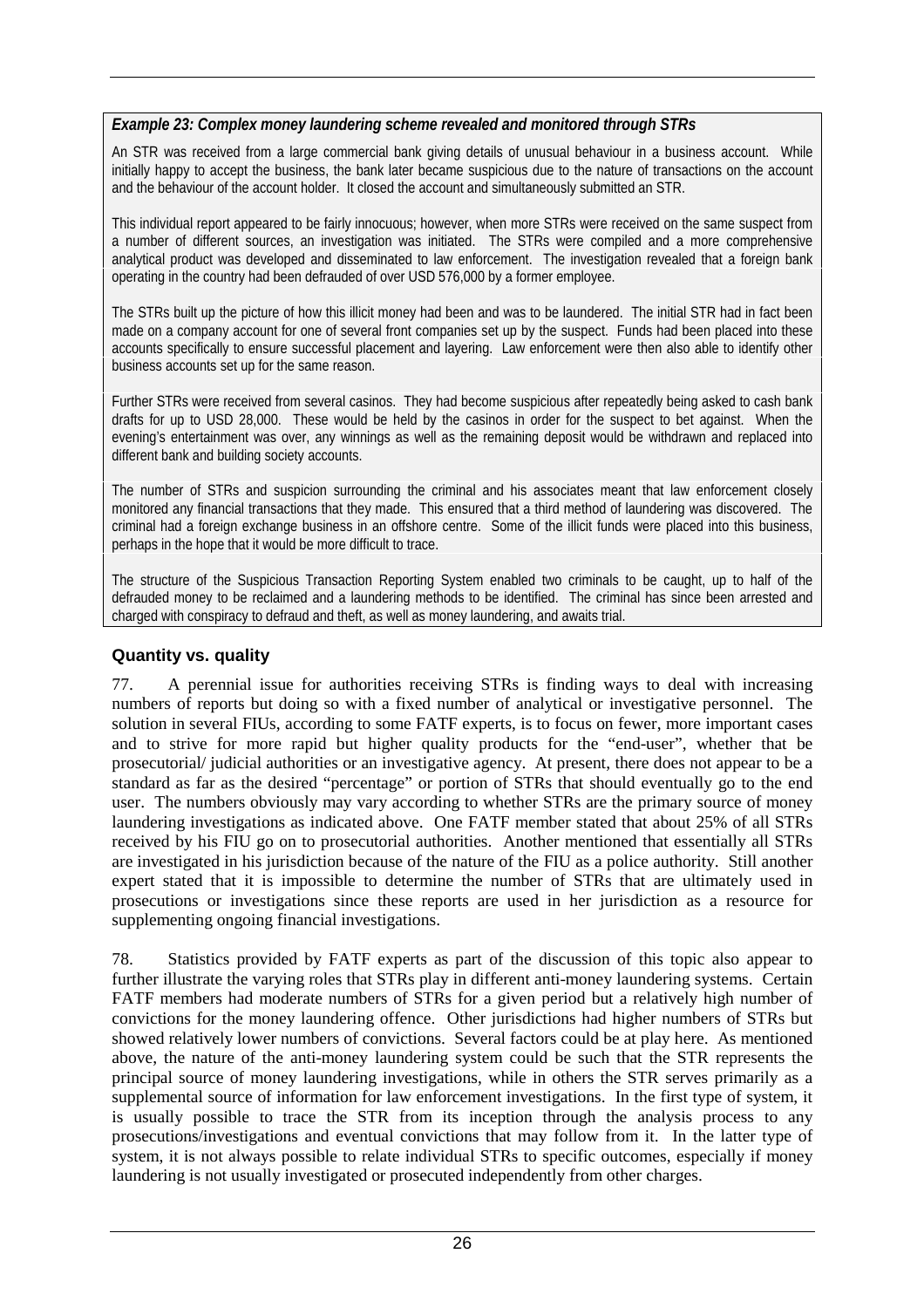## **Money laundering methods, trends and guidance**

79. Increasingly, STRs are becoming a primary source of information for the development of various other products that indirectly contribute to money laundering case analysis or investigation. The use of STRs in helping to identify money laundering methods, trends and patterns within particular jurisdictions has been mentioned in earlier years. This function seems to grow more important each year as FIUs and other relevant authorities attempt to understand not only the current state of money laundering techniques and mechanisms but also the effect that anti-money laundering measures are having on them. As one FATF expert indicated, STRs also validate the findings of law enforcement investigations as well as identifying new trends. In many cases, STRs also indicate the presence of certain types of laundering activity in a given area even when the report might not be able to be used to initiate or support a particular investigation.

80. STRs also play a growing role as one basis for developing guidance that financial institutions and others can use as assistance in identifying suspicious or unusual financial activity. When combined with information from actual money laundering investigations, this material is critical in establishing indicators of what should be reported in the future. Several FATF members have produced such guidance and have then circulated it to the end users through financial regulatory agencies or published the material elsewhere.

## *Example 24: STRs help define problem of loan-sharking*

Due to its pervasiveness both throughout the country and across different economic sectors, law enforcement agencies are particularly committed to investigate and stop loan-sharking related offences. An effective contribution to this effort has been provided by the STR system. STRs have been instrumental in bringing about the indictment and prosecution of several physical and legal persons involved in such activity, and at the same time huge sums used for funding it have been seized. Moreover, STRs provide an additional channel whereby the actual dimension of the phenomenon can be defined, thus also offering an effective tool for its analysis.

To this end, thanks to the large number of STRs related to loan sharking that financial intermediaries have processed and to the findings emerging from law enforcement agencies' investigations, a typology has been developed that shows banking behavioural patterns of a loan shark. It may be used then to help identify loan sharking related banking activity. The typology contains the following factors:

- individual profile:
- banking activity inconsistent with the economic profile of its holder and with his/her occupation;
- transactions carried out on a wide range of current accounts, held in the name of different individuals;
- outflow of funds to individuals in dire financial conditions and in occupational fields not linked to that of the account holder;
- account activity profile:
- conspicuous bank activity, mainly amounts credited to the account;
- payments of cash, cheques and bills with round figures, below USD 10,000, where the issuers of the cheques are the same as the beneficiaries of cheques issued by the account holder;
- cash withdrawals taking place at the same time as the deposit of cheques into the account;
- cheques which are issued without the indication of the beneficiary and which are cashed after many different endorsements;
- short time span between the dates of the cheques issued by the account holder and the dates of the cheques deposited into the account, with a spread benefiting the account holder;
- cheques deposited into the account either remain unpaid or are withdrawn before maturity or are eventually paid by a lawyer;
- funds from the account are rarely further invested in financial instruments.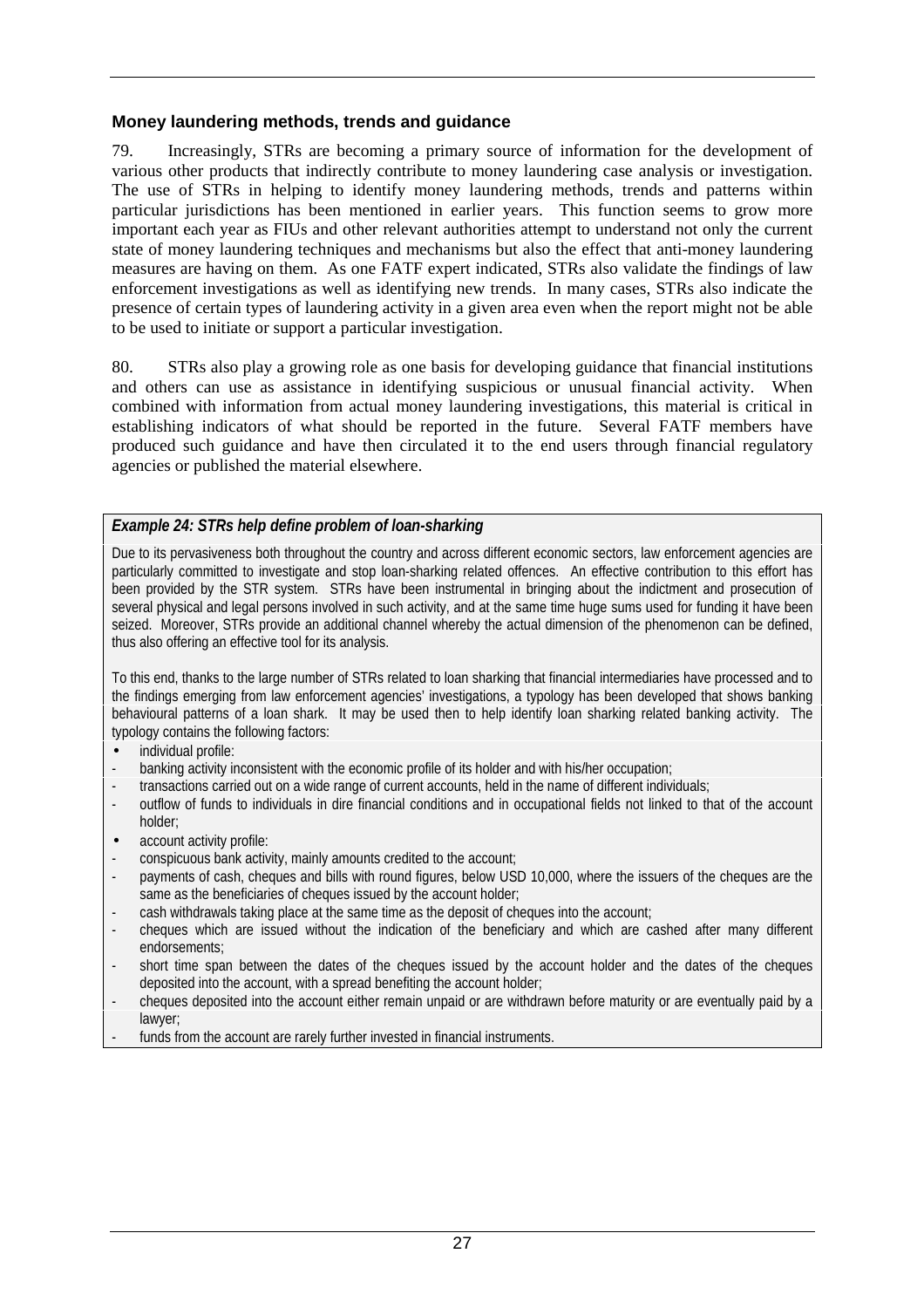## **CONCLUSION**

81. This report opened with an examination of terrorist financing, a subject that has come to the forefront of FATF work after the September 11<sup>th</sup> terrorist attacks in the United States and the subsequent change in the FATF remit. Despite being a late addition to this year's typologies exercise, FATF members were able to gather substantial material that allowed a productive discussion of methods used for the funding of terrorism and the ways in which terrorist organisations attempt to use formal and informal financial networks. Terrorist funding is generated from both illegal activities and, unlike organised crime, lawful sources; however, the principal techniques and mechanisms used by terrorists to transfer funds or conceal connections to their sources vary little from those used by criminal organisations. Some members have begun identifying certain characteristics of financial transactions related to terrorism, and these are being used in the development of guidance specifically designed to assist financial institutions in identifying and reporting such activity.<sup>1</sup>

82. The role that correspondent banking relationships play in facilitating certain money laundering schemes is a complex issue. In looking at this topic in this year's exercise, FATF experts found that there are certain vulnerabilities in such relationships that may be exploited by those wishing to access the legitimate financial networks and at the same time conceal their identities or the true nature of their activities. Especially in instances where a respondent bank serves as a correspondent for other financial institutions, there is the risk that the last correspondent bank may not be able to tell on whose behalf it may be carrying out financial transactions. FATF members provided examples of how correspondent relationships may be misused, and the examples appear to show that it is not just a problem for certain jurisdictions. The correspondent banking issues related to customer identification are being considered in the framework of the FATF review of the Forty Recommendations; however, it may be worthwhile developing further case examples in the work of future typologies exercises.

83. Private banking has been characterised in the recent past as being particularly vulnerable to laundering by certain high-profile criminals, in particular politically exposed persons (PEPs). Although PEPs were discussed at some length during the typologies exercise, it should be noted that these individuals are not the only ones who may attempt to use private banking services to conceal their illegal financial activities. Vulnerabilities in this sector may be due inadequate due diligence policies or procedures with regard to high net worth customers. A few experts indicated that there is nevertheless a fundamental difficulty for financial institutions to identify PEPs easily. Various international efforts are beginning to address these issues, particularly the Basel Committee on Banking Supervision and the Wolfsberg Group, and the FATF is likewise looking at the relevant issues in the review of the Forty Recommendations.

84. Regarding bearer securities and other negotiable instruments, it appears that the general ease of transferability and the ability to conceal ownership are the primary characteristics that make such instruments attractive to money launderers. The use of bearer shares to conceal ownership, according to some FATF experts, is a key obstacle to investigating some complex money laundering schemes, especially when there is involvement of non-cooperative countries or territories (NCCTs). The use of other bearer instruments – bearer and third-party cheques, as well as travellers' cheques, for example – has often been observed as part of large-scale money laundering operations. However, their use in such schemes seems to rely on their lack of traceability rather than an ability to obscure connections between a legal entity and its beneficial owners. As with the two previously mentioned topics, the FATF is examining the role of bearer securities as part of the review of the Forty Recommendations.

85. Two other topics were originally planned for the FATF-XIII typologies exercise: coordination of money laundering among organised crime groups and a follow-up to introduction of the

 $\overline{a}$  $17$  As stated under this chapter heading, this guidance is currently in development and will be published by the FATF in due course.